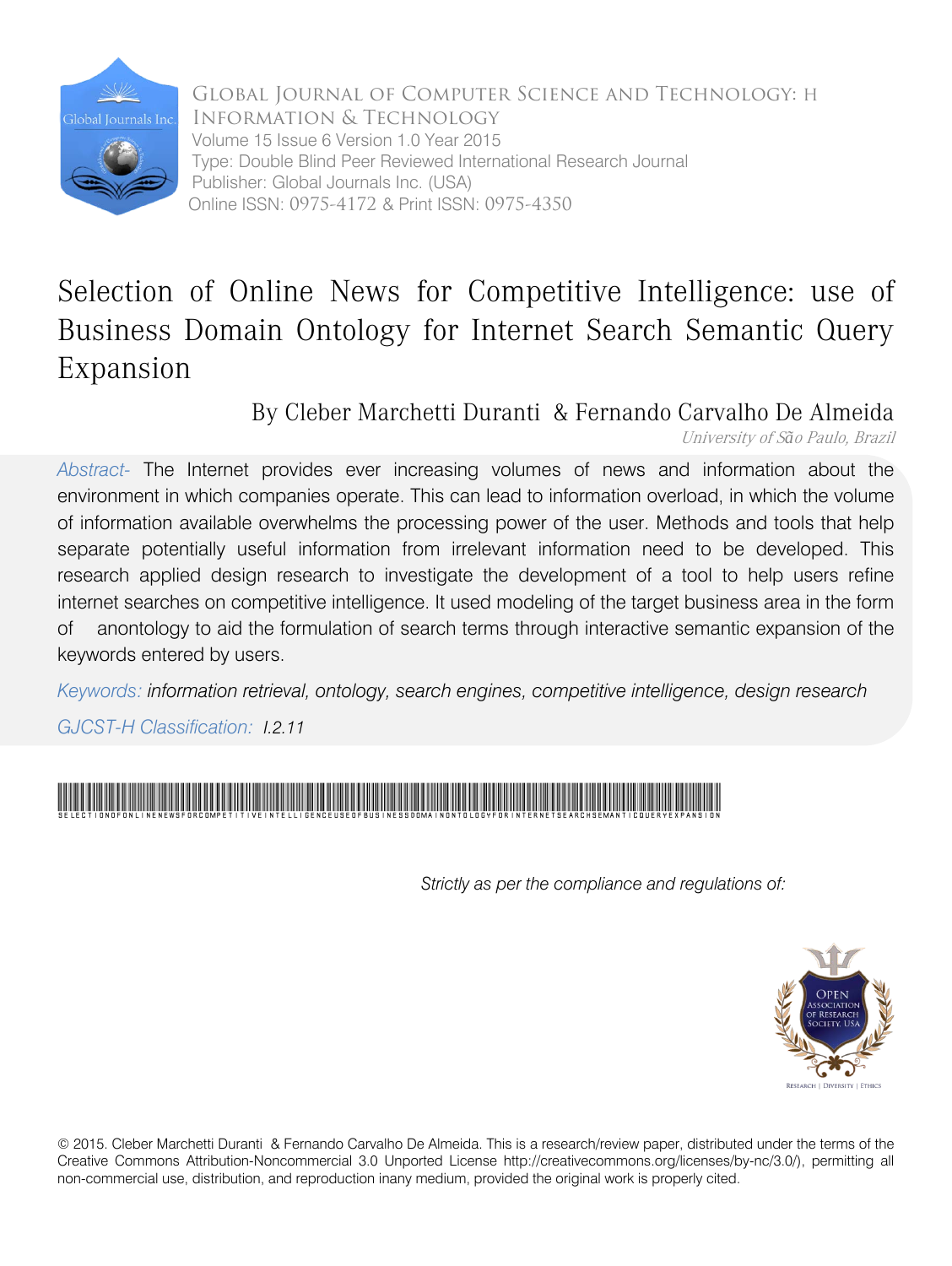## Selection of Online News for Competitive Intelligence: Use of Business Domain Ontology for Internet Search Semantic Query Expansion

Cleber Marchetti Duranti <sup>α</sup> & Fernando Carvalho De Almeida<sup>o</sup>

Abstract- The Internet provides ever increasing volumes of news and information about the environment in which companies operate. This can lead to information overload, in which the volume of information available overwhelms the processing power of the user. Methods and tools that help separate potentially useful information from irrelevant information need to be developed. This research applied design research to investigate the development of a tool to help users refine internet searches on competitive intelligence. It used modeling of the target business area in the form of anontology to aid the formulation of search terms through interactive semantic expansion of the keywords entered by users.

*Keywords: information retrieval, ontology, search engines, competitive intelligence, design research.*

#### I. Introduction

he Internet represents a rich external resource of information about the environment and is used extensively by organizations (Marshall et al. 2004). The Internet represents a rich external resource of information about the environment and is used extensively by organizations (Marshall et al. 2004).<br>Researchers have pointed out, however, the difficulty in locating relevant information from the vast amount available online. This is the problem of information overload (Chung et al. 2005), which is experienced, for example, when a user searches for information on a given topic through a search engine and gets a long list of results. It is a standing problem for companies that use the Internet as a key source of information (Davis 2011; Denton & Richardson 2012; Jenkin 2008; Li 2011; Li et al. 2012; Tate 2008).

In an extensive review of the literature on information overload, Eppler and Mengis (Eppler & Mengis 2004) suggest that overloading occurs when the information processing requirement exceeds the processing capacity of the individual or organization. Processing encompasses the collection, interpretation, and synthesis of information in the context of the organization's decision-making needs.

Information overload is a consequence of both the abundance of information and deficits in the applied filters. It can be addressed by the field of information architecture (Davis 2011). As more information becomes available, users require better tools to help them filter the flow of information and find items of interest (Maes 1994). There will be no final solution to information

overload but rather cycles of refinement and improvement (Maes 1994).

Understanding and being updated on the external environment in which companies operate demands the discovery of knowledge through individual and organizational learning processes (Jenkin 2008). As individuals have a limited capacity to assimilate new information, they build meanings selectively by focusing on information that connects with that which they already know (Kuhlthau 1991). The learning of new boncepts must be founded on familiar knowledge and mental models (Cohen & Levinthal 1990), which are the structures that help simplify and organize information (Crossan et al. 1999). They comprise structures that represent knowledge as a network of abstract concepts with attributes, values, relationships, and rules. Both individuals and organizations have mental models. In the case of an organization, the mental model is an understanding shared and negotiated by its members.

In information science, an ontology expresses the consensus knowledge of a domain. The concepts that fall within the area are represented as nodes in a network, and relationships between concepts are represented by arcs, which depict the type of relationship. An explicit specification of a conceptualization" (Gruber 1995) is the means of representing shared mental models (Jonker et al. 2010; Kudryavtsev 2006). An ontology describes the common knowledge of a group about a specific area in a format that can be processed by a machine and defines its concepts, properties, and attributes in a vocabulary common to the group. The ontology can play a crucial role in establishing both explicit individual mental models and shared mental models (Hwang & Salvendy 2005) within an organization. This explicit representation of the competitive environment in the form of an ontology can support the acquisition of new information about the environment and assist in incrementing or updating the organization's current view.

This study describes the construction of a system to support the search for and selection of information on the Internet by using an ontology representative of the company's business domain. This was based on the semantic expansion of search terms defined by the user when searching for online news using standard search engines such as Google. The

*Author: University of São Paulo. e-mail: clebermd@uol.com.br*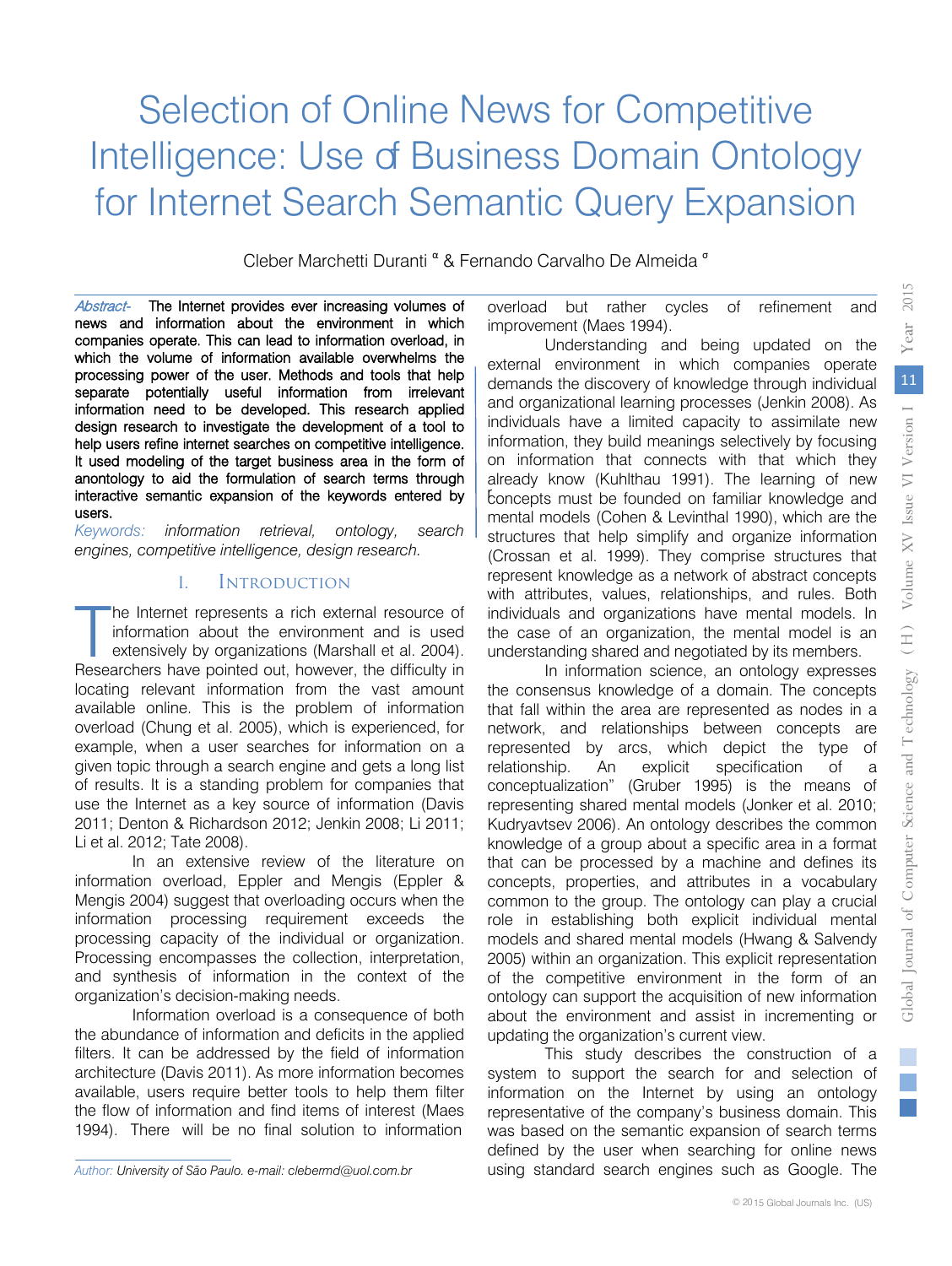expansion was designed to add terms to the search words entered by the user and enhance the context of the search, thus improving the quality of the results. The system increased the chances of finding information relevant to the subject in focus and of avoiding information overload.

#### *a) Research problem and purpose*

The research aimed to explore the application of an ontology of a business domain in order to increase the selectivity of information searches related to the competitive business environment.

- i. *Specific Objectives*
- O1 Construction of a domain ontology pilot "IT outsourcing";
- O2 Construction of a system to support internet searches by making use of the relationships between the concepts of the ontology for the semantic expansion of search words;
- O3–Evaluation of the system using the Technology Acceptance Model (TAM3).
- ii. *Research Questions*
- Q1–Is a manually constructed business domain ontology incorporating competitive models useful as a resource for news selection (dynamic database)?

This question is addressed the specific objectives O1 and O3.

Q2-Does the use of ontological relationships to expand the search terms increase the selectivity of the information retrieved?

This question is addressed by all three specific objectives O1 to O3.

Q3 - How can the business domain ontology be used to reduce information overload?

This question is addressed by the specific objectives O2 and O3.

## II. Literature Review

## *a) Information overload in the Internet*

Information overload means that more information is available than can be acquired, processed, stored, or redeemed (Brennan 2006). It arises when the supply exceeds the capacity to consume (Eppler & Mengis 2004) and results from the possibility of capturing and accessing large volumes of data made available by information technology (Ong et al. 2005). The problem lies not in the abundance of information but in the failure to filter that information. The ease and low cost of publishing on the Internet have moved the quality filter downstream (Davis 2011). Search engines represent the first attempt to deal with information overload on the web but are currently seen as primitive (Village 2000).

Organizational learning theories can be applied to the construction of tools for knowledge discovery on the Internet (Jenkin 2008). Tools that incorporate the

shared mental model of individuals in an organization can support incremental learning based on existing knowledge. These tools, in the form of ontologies and other semantic web technologies, can guide the acquisition of knowledge, particularly incremental acquisition, by supporting the exploration of multiple dimensions of a concept and its relationships with other concepts, thus enhancing understanding of the original (Jenkin 2008).

Absorptive capacity (Cohen & Levinthal 1990) concerns the ability of a firm to recognize the value of new external information, to assimilate it, and to make use of it for commercial purposes. However, this is a function of the previous stock of related knowledge. A crucial precondition for a company's capacity to innovate is the ability to exploit external knowledge but it is precisely the stock of existing knowledge that allows it to recognize the value of new information. The categories into which the preliminary knowledge is organized, the differentiation of categories, and the relationships between them are the tools that allow individuals to create meaning, and consequently, to acquire new knowledge (Bower & Hilgard 1981).

#### *b) Guidance in seeking information*

Decisional guidance refers to the features of an interactive computer system that clarify, influence, or direct users as they exercise choice (Silver 1991). Within information search, the guidance includes the navigational approaches that help users find information more easily (Lankton et al. 2012). Search tools that allow participatory navigation (search by keywords), combined with a dynamic orientation (suggestions offered by the system, based on previous user choices), can improve search results (Lankton et al. 2012).

#### *c) Ontology-based information retrieval systems*

In ontology-based searches, an ontology is used to expand the user's original query by exploiting semantic relations to add synonyms, or words associated with the original keywords, to the search parameters. The expanded query corresponds to the interpretation of the system, based on the user´s real information needs, within the domain represented by the ontology. The query may be expanded using descending and / or ascending concepts in the hierarchy, or instances of these levels in the ontology.

Researchers have investigated the effects of such ontology-based query expansions (Gulla et al. 2007), using measures such as improved accuracy (the percentage of all retrieved documents that are relevant) and coverage (the percentage of all relevant documents that are retrieved). These surveys suggest that automatic query expansion enhances accuracy and coverage when the original query was short (about two or three words), insufficiently specific, or vague but had little benefit when the original query was more complete and accurate. In such cases, the addition of related

 $\mathcal{C}^{\mathcal{A}}$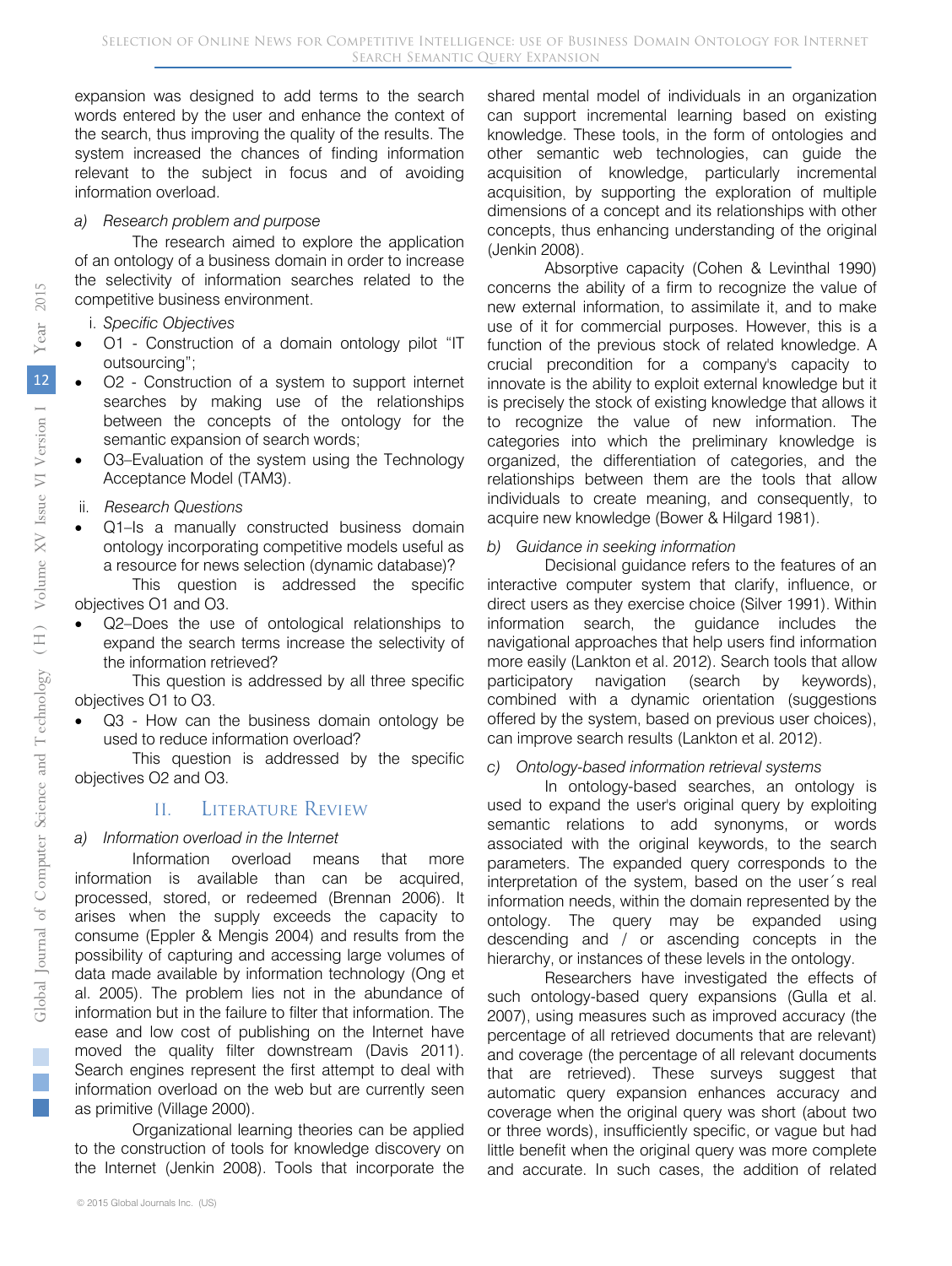terms contributes little to the search. The authors report that user queries are often brief, as economy of expression is preferred to detailed specification of information needs as few users make use of the advanced search features of search engines. This makes the use of ontological structures in the reformulation of searches more important.

In the context of competitive intelligence, ontology should provide vocabularies related to monitoring needs (Cao 2006), thus assisting in the definition of the subjects to be monitored.

#### III. RESEARCH METHODOLOGY

This section presents the Design Research methodology used in this study, the methodology for building ontologies used in the construction of an "IT outsourcing" ontology, and the model for technology acceptance used to evaluate the prototype developed in the research.

*a) Design Research* 

Design Research or Design Science Research addresses learning by building artifacts. The design itself (artifact construction) is used as a research method or technique (Vaishnavi & Kuechler 2004). It involves the design of new devices and the analysis of their use and / or performance to improve and understand the behavioral aspects of Information Systems.

This research applied the Design Science Research method to the construction of two artifacts: an ontology and a system for query expansion based on that ontology. These were proposed as countermeasures to information overload when searching for news on the Internet. Within the Design Research approach, a proposed solution is presented as being representative of a class of solutions for a class of problems.

#### *b) Methodology for building ontologies*

The methodology that was used for creating ontologies was taken from the Knowledge Systems Laboratory at Stanford University (Noy & Mcguinness 2001). It can be summarized as entailing the following steps.

i. *Determine the scope of the ontology by defining* 

- The area to be covered by the ontology;
- The intended use of the ontology;
- The type of questions that the information in the ontology should provide answers to;
- The users and maintainers of the ontology.
- ii. *Consider reusing existing ontologies from libraries of reusable ontologies such as* 
	- Ontolíngua [\(http://www.ksl.stanford.edu/software/ontolingu](http://www.ksl.stanford.edu/software/ontolingua/)  $\underline{a}$ );
	- DAML (http://www.daml.org/ontologies/);
- UNSPSC (www.unspsc.org);
- RosettaNet (www.rosettanet.org);
- DMOZ (www.dmoz.org).

However, the reuse of preexisting ontologies is challenging (Cao 2006) because consistency in conceptualization is required between the existing ontology and the desired one. Each ontology is dedicated to a specific purpose, and automatic import of vocabularies is impossible.

- iii. *List the important terms in the ontology to create a preliminary list of concepts without worrying about the overlap and relationships between them, the properties that the concepts may have, or whether the concepts are classes or properties of classes.*
- iv. *Define the classes and the hierarchy of classes. Several approaches are available (Uschold &*  Gruninger 1996), including.
	- Top-down, wherein development begins with the definition of the most general concepts
	- Bottom-up, wherein development starts from the definition of the most specific classes or leaves of the hierarchy, before grouping these classes into more general concepts
	- A combination of top-down and bottom-up.
- v. *Set the properties (slots) that describe the internal structure of concepts.*
- vi. *Set the facets of the slots —data type, allowed values, cardinality, etc.*
- vii. *Create instances of the classes—define the individuals represented by the classes by assigning values to the slots.*

#### c) *Technology Acceptance Model*

The TAM was developed to predict the adoption and use of new IT systems (Davis 1989). It proposes that the individual intention to use a technology is determined by two beliefs: perceived usefulness, i.e., extent to which a person believes that using a technology will enhance job performance and perceived ease of use, i.e., degree to which a person believes that the use of the technology will be effortless. TAM3, the most recent version of the model (Venkatesh & Bala 2008), has been adapted for the evaluation of the prototype in this research.

We were conducting a proof of concept rather than the introduction of a real software system into a work environment, therefore the TAM3 has been adapted for the evaluation of the prototype in this research. The Figure 1 shows how the TAM3 was adapted (see the "Adaptation if any" column) and the correspondence between the statements and the variables of this study.

We applied simulation tests to allow users to try the tool, using Likert-type scales in which users were asked to indicate on a scale of one to seven their agreement with each of the 24 items (V1-V24) as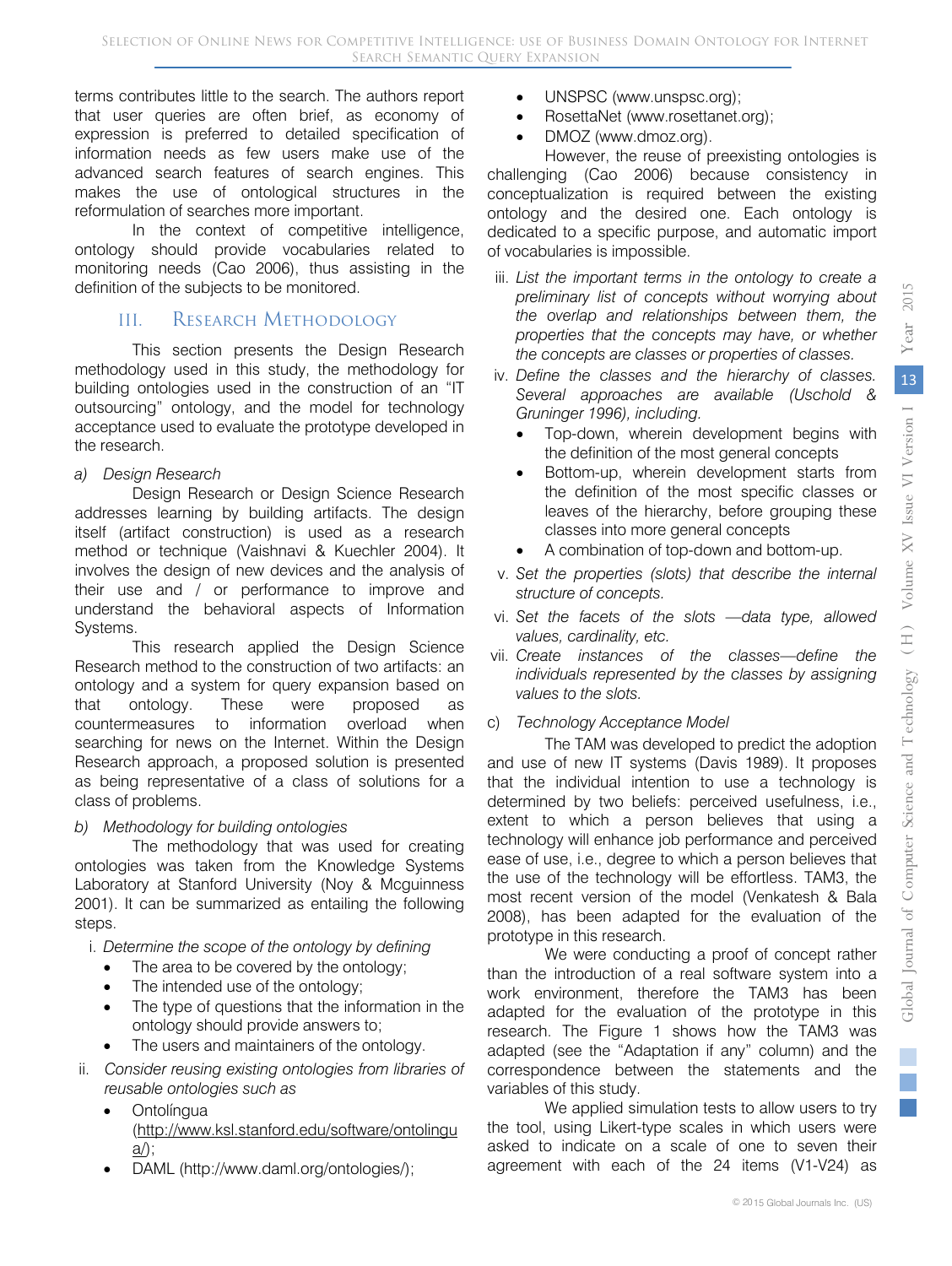follows: 1: strongly disagree, 2: moderately disagree, 3: somewhat disagree, 4: neutral; 5: somewhat agree; 6:

moderately agree; 7: strongly agree. The final questionnaire is given in

#### *Table 1:* (item 4.6)

| <b>Constructs</b> |                                                                               | <b>Adaptation if</b>                                                                                                                                                                                                                                                                                          | Variable       |
|-------------------|-------------------------------------------------------------------------------|---------------------------------------------------------------------------------------------------------------------------------------------------------------------------------------------------------------------------------------------------------------------------------------------------------------|----------------|
|                   |                                                                               | Statements from the original model<br>any<br>Unchanged<br>Unchanged<br>Unchanged<br>Unchanged<br>Unchanged<br>Unchanged<br>Unchanged<br>Unchanged<br>Unchanged<br>Supressed as<br>the pilot had<br>no built-in help<br>Unchanged<br>Unchanged<br>Unchanged<br>Unchanged<br>Unchanged<br>The word "not"<br>was |                |
| Perceived         | PU1 Using the system improves my performance in my job.                       |                                                                                                                                                                                                                                                                                                               | V <sub>1</sub> |
| <b>Usefulness</b> | PU2 Using the system in my job increases my productivity.                     |                                                                                                                                                                                                                                                                                                               | V <sub>2</sub> |
| (PU)              | PU3 Using the system enhances my effectiveness in my job.                     |                                                                                                                                                                                                                                                                                                               | V <sub>3</sub> |
|                   | PU4 I find the system to be useful in my job.                                 |                                                                                                                                                                                                                                                                                                               | V <sub>4</sub> |
| Perceived         | PEOU1 My interaction with the system is clear and understandable.             |                                                                                                                                                                                                                                                                                                               | V <sub>5</sub> |
| Ease of Use       | PEOU2 Interacting with the system does not require a lot of my mental effort. |                                                                                                                                                                                                                                                                                                               | V <sub>6</sub> |
| (PEOU)            | PEOU3 I find the system to be easy to use.                                    |                                                                                                                                                                                                                                                                                                               | V <sub>7</sub> |
|                   | PEOU4 I find it easy to get the system to do what I want it to do.            |                                                                                                                                                                                                                                                                                                               | V <sub>8</sub> |
| Computer          | I could complete the job using a software package                             |                                                                                                                                                                                                                                                                                                               |                |
| Self-Efficacy     | CSE1 if there was no one around to tell me what to do as I go.                |                                                                                                                                                                                                                                                                                                               | V9             |
| (CSE)             | CSE2 if I had just the built-in help facility for assistance.                 |                                                                                                                                                                                                                                                                                                               |                |
|                   |                                                                               |                                                                                                                                                                                                                                                                                                               |                |
|                   |                                                                               |                                                                                                                                                                                                                                                                                                               |                |
|                   | CSE3 if someone showed me how to do it first.                                 |                                                                                                                                                                                                                                                                                                               | V10            |
|                   | CSE4 if I had used similar packages before this one to do the same job.       |                                                                                                                                                                                                                                                                                                               | V11            |
| Perceptions       | PEC1 I have control over using the system.                                    |                                                                                                                                                                                                                                                                                                               | V12            |
| of External       | PEC2 I have the resources necessary to use the system.                        |                                                                                                                                                                                                                                                                                                               | V13            |
| Control           | PEC3 Given the resources, opportunities and knowledge it takes to use the     |                                                                                                                                                                                                                                                                                                               | V14            |
| (PEC)             | system, it would be easy for me to use the system.                            |                                                                                                                                                                                                                                                                                                               |                |
|                   | PEC4 The system is not compatible with other systems I use.                   |                                                                                                                                                                                                                                                                                                               | V15            |
|                   |                                                                               |                                                                                                                                                                                                                                                                                                               |                |
|                   |                                                                               | supressed for                                                                                                                                                                                                                                                                                                 |                |

T.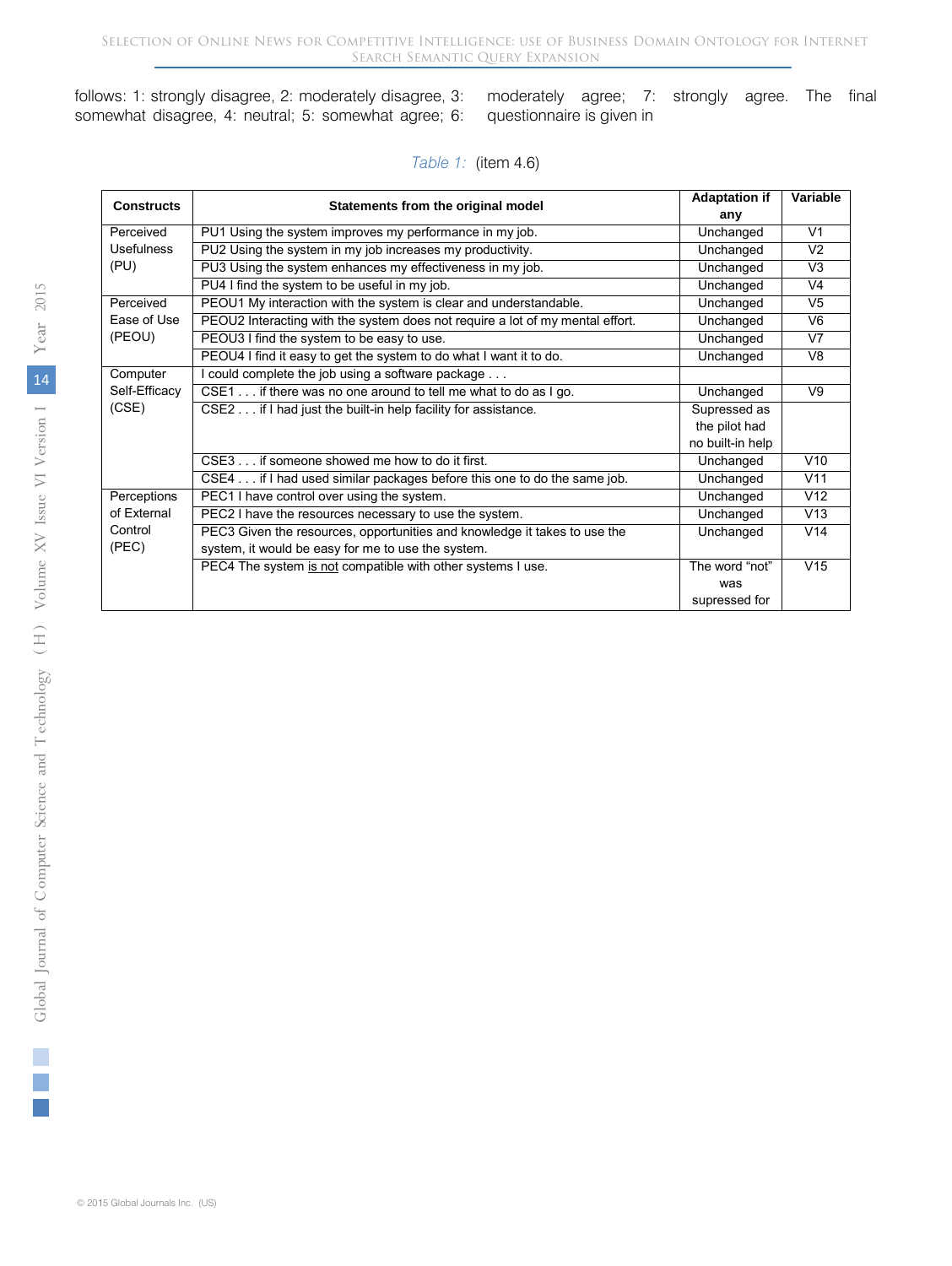| Computer<br>The following questions ask you how you would characterize yourself when you<br>Playfulness<br>use computers:<br>(CPLAY)<br>CPLAY1 spontaneous.<br>CPLAY2 creative.<br>Supressed as<br>CPLAY3 playful.<br>all testers<br>CPLAY4 unoriginal.<br>work in the IT<br>Computer<br>CANX1 Computers do not scare me at all.<br>industry<br>Anxiety<br>CANX2 Working with a computer makes me nervous.<br>(CANX)<br>CANX3 Computers make me feel uncomfortable.<br>CANX4 Computers make me feel uneasy.<br>V16<br>Perceived<br>ENJ1 I find using the system to be enjoyable.<br>Unchanged<br>Enjoyment<br>ENJ2 The actual process of using the system is pleasant.<br>Supressed<br>(ENJ)<br>ENJ3 I have fun using the system.<br>Supressed<br>It was measured as a ratio of time spent by the subject to the time spent by an<br>Supressed<br>Objective<br>Usability<br>expert on the same set of tasks.<br>Subjective<br>SN1 People who influence my behavior think that I should use the system.<br>Supressed<br>Norm (SN)<br>SN2 People who are important to me think that I should use the system.<br>Supressed<br>SN3 The senior management of this business has been helpful in the use of the<br>Supressed<br>system.<br>SN4 In general, the organization has supported the use of the system.<br>Supressed<br>Voluntarines<br>VOL1 My use of the system is voluntary.<br>Supressed<br>s (VOL)<br>VOL2 My supervisor does not require me to use the system.<br>Supressed<br>VOL3 Although it might be helpful, using the system is certainly not compulsory in<br>Supressed<br>my job.<br>IMG1 People in my organization who use the system have more prestige than<br>Image (IMG)<br>Supressed<br>those who do not.<br>IMG2 People in my organization who use the system have a high profile.<br>Supressed<br>IMG3 Having the system is a status symbol in my organization.<br>Supressed<br>Job<br>REL1 In my job, usage of the system is important.<br>Supressed<br>Relevance<br>REL2 In my job, usage of the system is relevant.<br>Supressed<br>(REL)<br>REL3 The use of the system is pertinent to my various job-related tasks.<br>Supressed<br>Output<br>OUT1 The quality of the output I get from the system is high.<br>Unchanged<br>V17<br>V18<br>OUT2 I have no problem with the quality of the system's output.<br>Quality<br>Unchanged<br>(OUT)<br>V19<br>OUT3 I rate the results from the system to be excellent.<br>Unchanged<br>V <sub>20</sub><br>Result<br>RES1 I have no difficulty telling others about the results of using the system.<br>Unchanged<br>Demonstrabi<br>RES2 I believe I could communicate to others the consequences of using the<br>Unchanged<br>V <sub>21</sub><br>-lity (RES)<br>system.<br>RES3 The results of using the system are apparent to me.<br>V <sub>22</sub><br>Unchanged<br>$\overline{\text{V23}}$<br>RES4 I would have difficulty explaining why using the system may or may not be<br>Unchanged<br>beneficial.<br>V24<br>Behavioral<br>BI1 Assuming I had access to the system, I intend to use it.<br>Unchanged<br>BI2 Given that I had access to the system, I predict that I would use it.<br>Supressed<br>Intention (BI)<br>BI3 I plan to use the system in the next <n> months.<br/>Supressed</n> |           |                                                                     | clarity   |  |
|--------------------------------------------------------------------------------------------------------------------------------------------------------------------------------------------------------------------------------------------------------------------------------------------------------------------------------------------------------------------------------------------------------------------------------------------------------------------------------------------------------------------------------------------------------------------------------------------------------------------------------------------------------------------------------------------------------------------------------------------------------------------------------------------------------------------------------------------------------------------------------------------------------------------------------------------------------------------------------------------------------------------------------------------------------------------------------------------------------------------------------------------------------------------------------------------------------------------------------------------------------------------------------------------------------------------------------------------------------------------------------------------------------------------------------------------------------------------------------------------------------------------------------------------------------------------------------------------------------------------------------------------------------------------------------------------------------------------------------------------------------------------------------------------------------------------------------------------------------------------------------------------------------------------------------------------------------------------------------------------------------------------------------------------------------------------------------------------------------------------------------------------------------------------------------------------------------------------------------------------------------------------------------------------------------------------------------------------------------------------------------------------------------------------------------------------------------------------------------------------------------------------------------------------------------------------------------------------------------------------------------------------------------------------------------------------------------------------------------------------------------------------------------------------------------------------------------------------------------------------------------------------------------------------------------------------------------------------------------------------------------------------------------------------------------------------------------------------------------------------------------------------------------------------------------------------------------------------------------------------------------------------------|-----------|---------------------------------------------------------------------|-----------|--|
|                                                                                                                                                                                                                                                                                                                                                                                                                                                                                                                                                                                                                                                                                                                                                                                                                                                                                                                                                                                                                                                                                                                                                                                                                                                                                                                                                                                                                                                                                                                                                                                                                                                                                                                                                                                                                                                                                                                                                                                                                                                                                                                                                                                                                                                                                                                                                                                                                                                                                                                                                                                                                                                                                                                                                                                                                                                                                                                                                                                                                                                                                                                                                                                                                                                                          |           |                                                                     |           |  |
|                                                                                                                                                                                                                                                                                                                                                                                                                                                                                                                                                                                                                                                                                                                                                                                                                                                                                                                                                                                                                                                                                                                                                                                                                                                                                                                                                                                                                                                                                                                                                                                                                                                                                                                                                                                                                                                                                                                                                                                                                                                                                                                                                                                                                                                                                                                                                                                                                                                                                                                                                                                                                                                                                                                                                                                                                                                                                                                                                                                                                                                                                                                                                                                                                                                                          |           |                                                                     |           |  |
|                                                                                                                                                                                                                                                                                                                                                                                                                                                                                                                                                                                                                                                                                                                                                                                                                                                                                                                                                                                                                                                                                                                                                                                                                                                                                                                                                                                                                                                                                                                                                                                                                                                                                                                                                                                                                                                                                                                                                                                                                                                                                                                                                                                                                                                                                                                                                                                                                                                                                                                                                                                                                                                                                                                                                                                                                                                                                                                                                                                                                                                                                                                                                                                                                                                                          |           |                                                                     |           |  |
|                                                                                                                                                                                                                                                                                                                                                                                                                                                                                                                                                                                                                                                                                                                                                                                                                                                                                                                                                                                                                                                                                                                                                                                                                                                                                                                                                                                                                                                                                                                                                                                                                                                                                                                                                                                                                                                                                                                                                                                                                                                                                                                                                                                                                                                                                                                                                                                                                                                                                                                                                                                                                                                                                                                                                                                                                                                                                                                                                                                                                                                                                                                                                                                                                                                                          |           |                                                                     |           |  |
|                                                                                                                                                                                                                                                                                                                                                                                                                                                                                                                                                                                                                                                                                                                                                                                                                                                                                                                                                                                                                                                                                                                                                                                                                                                                                                                                                                                                                                                                                                                                                                                                                                                                                                                                                                                                                                                                                                                                                                                                                                                                                                                                                                                                                                                                                                                                                                                                                                                                                                                                                                                                                                                                                                                                                                                                                                                                                                                                                                                                                                                                                                                                                                                                                                                                          |           |                                                                     |           |  |
|                                                                                                                                                                                                                                                                                                                                                                                                                                                                                                                                                                                                                                                                                                                                                                                                                                                                                                                                                                                                                                                                                                                                                                                                                                                                                                                                                                                                                                                                                                                                                                                                                                                                                                                                                                                                                                                                                                                                                                                                                                                                                                                                                                                                                                                                                                                                                                                                                                                                                                                                                                                                                                                                                                                                                                                                                                                                                                                                                                                                                                                                                                                                                                                                                                                                          |           |                                                                     |           |  |
|                                                                                                                                                                                                                                                                                                                                                                                                                                                                                                                                                                                                                                                                                                                                                                                                                                                                                                                                                                                                                                                                                                                                                                                                                                                                                                                                                                                                                                                                                                                                                                                                                                                                                                                                                                                                                                                                                                                                                                                                                                                                                                                                                                                                                                                                                                                                                                                                                                                                                                                                                                                                                                                                                                                                                                                                                                                                                                                                                                                                                                                                                                                                                                                                                                                                          |           |                                                                     |           |  |
|                                                                                                                                                                                                                                                                                                                                                                                                                                                                                                                                                                                                                                                                                                                                                                                                                                                                                                                                                                                                                                                                                                                                                                                                                                                                                                                                                                                                                                                                                                                                                                                                                                                                                                                                                                                                                                                                                                                                                                                                                                                                                                                                                                                                                                                                                                                                                                                                                                                                                                                                                                                                                                                                                                                                                                                                                                                                                                                                                                                                                                                                                                                                                                                                                                                                          |           |                                                                     |           |  |
|                                                                                                                                                                                                                                                                                                                                                                                                                                                                                                                                                                                                                                                                                                                                                                                                                                                                                                                                                                                                                                                                                                                                                                                                                                                                                                                                                                                                                                                                                                                                                                                                                                                                                                                                                                                                                                                                                                                                                                                                                                                                                                                                                                                                                                                                                                                                                                                                                                                                                                                                                                                                                                                                                                                                                                                                                                                                                                                                                                                                                                                                                                                                                                                                                                                                          |           |                                                                     |           |  |
|                                                                                                                                                                                                                                                                                                                                                                                                                                                                                                                                                                                                                                                                                                                                                                                                                                                                                                                                                                                                                                                                                                                                                                                                                                                                                                                                                                                                                                                                                                                                                                                                                                                                                                                                                                                                                                                                                                                                                                                                                                                                                                                                                                                                                                                                                                                                                                                                                                                                                                                                                                                                                                                                                                                                                                                                                                                                                                                                                                                                                                                                                                                                                                                                                                                                          |           |                                                                     |           |  |
|                                                                                                                                                                                                                                                                                                                                                                                                                                                                                                                                                                                                                                                                                                                                                                                                                                                                                                                                                                                                                                                                                                                                                                                                                                                                                                                                                                                                                                                                                                                                                                                                                                                                                                                                                                                                                                                                                                                                                                                                                                                                                                                                                                                                                                                                                                                                                                                                                                                                                                                                                                                                                                                                                                                                                                                                                                                                                                                                                                                                                                                                                                                                                                                                                                                                          |           |                                                                     |           |  |
|                                                                                                                                                                                                                                                                                                                                                                                                                                                                                                                                                                                                                                                                                                                                                                                                                                                                                                                                                                                                                                                                                                                                                                                                                                                                                                                                                                                                                                                                                                                                                                                                                                                                                                                                                                                                                                                                                                                                                                                                                                                                                                                                                                                                                                                                                                                                                                                                                                                                                                                                                                                                                                                                                                                                                                                                                                                                                                                                                                                                                                                                                                                                                                                                                                                                          |           |                                                                     |           |  |
|                                                                                                                                                                                                                                                                                                                                                                                                                                                                                                                                                                                                                                                                                                                                                                                                                                                                                                                                                                                                                                                                                                                                                                                                                                                                                                                                                                                                                                                                                                                                                                                                                                                                                                                                                                                                                                                                                                                                                                                                                                                                                                                                                                                                                                                                                                                                                                                                                                                                                                                                                                                                                                                                                                                                                                                                                                                                                                                                                                                                                                                                                                                                                                                                                                                                          |           |                                                                     |           |  |
|                                                                                                                                                                                                                                                                                                                                                                                                                                                                                                                                                                                                                                                                                                                                                                                                                                                                                                                                                                                                                                                                                                                                                                                                                                                                                                                                                                                                                                                                                                                                                                                                                                                                                                                                                                                                                                                                                                                                                                                                                                                                                                                                                                                                                                                                                                                                                                                                                                                                                                                                                                                                                                                                                                                                                                                                                                                                                                                                                                                                                                                                                                                                                                                                                                                                          |           |                                                                     |           |  |
|                                                                                                                                                                                                                                                                                                                                                                                                                                                                                                                                                                                                                                                                                                                                                                                                                                                                                                                                                                                                                                                                                                                                                                                                                                                                                                                                                                                                                                                                                                                                                                                                                                                                                                                                                                                                                                                                                                                                                                                                                                                                                                                                                                                                                                                                                                                                                                                                                                                                                                                                                                                                                                                                                                                                                                                                                                                                                                                                                                                                                                                                                                                                                                                                                                                                          |           |                                                                     |           |  |
|                                                                                                                                                                                                                                                                                                                                                                                                                                                                                                                                                                                                                                                                                                                                                                                                                                                                                                                                                                                                                                                                                                                                                                                                                                                                                                                                                                                                                                                                                                                                                                                                                                                                                                                                                                                                                                                                                                                                                                                                                                                                                                                                                                                                                                                                                                                                                                                                                                                                                                                                                                                                                                                                                                                                                                                                                                                                                                                                                                                                                                                                                                                                                                                                                                                                          |           |                                                                     |           |  |
|                                                                                                                                                                                                                                                                                                                                                                                                                                                                                                                                                                                                                                                                                                                                                                                                                                                                                                                                                                                                                                                                                                                                                                                                                                                                                                                                                                                                                                                                                                                                                                                                                                                                                                                                                                                                                                                                                                                                                                                                                                                                                                                                                                                                                                                                                                                                                                                                                                                                                                                                                                                                                                                                                                                                                                                                                                                                                                                                                                                                                                                                                                                                                                                                                                                                          |           |                                                                     |           |  |
|                                                                                                                                                                                                                                                                                                                                                                                                                                                                                                                                                                                                                                                                                                                                                                                                                                                                                                                                                                                                                                                                                                                                                                                                                                                                                                                                                                                                                                                                                                                                                                                                                                                                                                                                                                                                                                                                                                                                                                                                                                                                                                                                                                                                                                                                                                                                                                                                                                                                                                                                                                                                                                                                                                                                                                                                                                                                                                                                                                                                                                                                                                                                                                                                                                                                          |           |                                                                     |           |  |
|                                                                                                                                                                                                                                                                                                                                                                                                                                                                                                                                                                                                                                                                                                                                                                                                                                                                                                                                                                                                                                                                                                                                                                                                                                                                                                                                                                                                                                                                                                                                                                                                                                                                                                                                                                                                                                                                                                                                                                                                                                                                                                                                                                                                                                                                                                                                                                                                                                                                                                                                                                                                                                                                                                                                                                                                                                                                                                                                                                                                                                                                                                                                                                                                                                                                          |           |                                                                     |           |  |
|                                                                                                                                                                                                                                                                                                                                                                                                                                                                                                                                                                                                                                                                                                                                                                                                                                                                                                                                                                                                                                                                                                                                                                                                                                                                                                                                                                                                                                                                                                                                                                                                                                                                                                                                                                                                                                                                                                                                                                                                                                                                                                                                                                                                                                                                                                                                                                                                                                                                                                                                                                                                                                                                                                                                                                                                                                                                                                                                                                                                                                                                                                                                                                                                                                                                          |           |                                                                     |           |  |
|                                                                                                                                                                                                                                                                                                                                                                                                                                                                                                                                                                                                                                                                                                                                                                                                                                                                                                                                                                                                                                                                                                                                                                                                                                                                                                                                                                                                                                                                                                                                                                                                                                                                                                                                                                                                                                                                                                                                                                                                                                                                                                                                                                                                                                                                                                                                                                                                                                                                                                                                                                                                                                                                                                                                                                                                                                                                                                                                                                                                                                                                                                                                                                                                                                                                          |           |                                                                     |           |  |
|                                                                                                                                                                                                                                                                                                                                                                                                                                                                                                                                                                                                                                                                                                                                                                                                                                                                                                                                                                                                                                                                                                                                                                                                                                                                                                                                                                                                                                                                                                                                                                                                                                                                                                                                                                                                                                                                                                                                                                                                                                                                                                                                                                                                                                                                                                                                                                                                                                                                                                                                                                                                                                                                                                                                                                                                                                                                                                                                                                                                                                                                                                                                                                                                                                                                          |           |                                                                     |           |  |
|                                                                                                                                                                                                                                                                                                                                                                                                                                                                                                                                                                                                                                                                                                                                                                                                                                                                                                                                                                                                                                                                                                                                                                                                                                                                                                                                                                                                                                                                                                                                                                                                                                                                                                                                                                                                                                                                                                                                                                                                                                                                                                                                                                                                                                                                                                                                                                                                                                                                                                                                                                                                                                                                                                                                                                                                                                                                                                                                                                                                                                                                                                                                                                                                                                                                          |           |                                                                     |           |  |
|                                                                                                                                                                                                                                                                                                                                                                                                                                                                                                                                                                                                                                                                                                                                                                                                                                                                                                                                                                                                                                                                                                                                                                                                                                                                                                                                                                                                                                                                                                                                                                                                                                                                                                                                                                                                                                                                                                                                                                                                                                                                                                                                                                                                                                                                                                                                                                                                                                                                                                                                                                                                                                                                                                                                                                                                                                                                                                                                                                                                                                                                                                                                                                                                                                                                          |           |                                                                     |           |  |
|                                                                                                                                                                                                                                                                                                                                                                                                                                                                                                                                                                                                                                                                                                                                                                                                                                                                                                                                                                                                                                                                                                                                                                                                                                                                                                                                                                                                                                                                                                                                                                                                                                                                                                                                                                                                                                                                                                                                                                                                                                                                                                                                                                                                                                                                                                                                                                                                                                                                                                                                                                                                                                                                                                                                                                                                                                                                                                                                                                                                                                                                                                                                                                                                                                                                          |           |                                                                     |           |  |
|                                                                                                                                                                                                                                                                                                                                                                                                                                                                                                                                                                                                                                                                                                                                                                                                                                                                                                                                                                                                                                                                                                                                                                                                                                                                                                                                                                                                                                                                                                                                                                                                                                                                                                                                                                                                                                                                                                                                                                                                                                                                                                                                                                                                                                                                                                                                                                                                                                                                                                                                                                                                                                                                                                                                                                                                                                                                                                                                                                                                                                                                                                                                                                                                                                                                          |           |                                                                     |           |  |
|                                                                                                                                                                                                                                                                                                                                                                                                                                                                                                                                                                                                                                                                                                                                                                                                                                                                                                                                                                                                                                                                                                                                                                                                                                                                                                                                                                                                                                                                                                                                                                                                                                                                                                                                                                                                                                                                                                                                                                                                                                                                                                                                                                                                                                                                                                                                                                                                                                                                                                                                                                                                                                                                                                                                                                                                                                                                                                                                                                                                                                                                                                                                                                                                                                                                          |           |                                                                     |           |  |
|                                                                                                                                                                                                                                                                                                                                                                                                                                                                                                                                                                                                                                                                                                                                                                                                                                                                                                                                                                                                                                                                                                                                                                                                                                                                                                                                                                                                                                                                                                                                                                                                                                                                                                                                                                                                                                                                                                                                                                                                                                                                                                                                                                                                                                                                                                                                                                                                                                                                                                                                                                                                                                                                                                                                                                                                                                                                                                                                                                                                                                                                                                                                                                                                                                                                          |           |                                                                     |           |  |
|                                                                                                                                                                                                                                                                                                                                                                                                                                                                                                                                                                                                                                                                                                                                                                                                                                                                                                                                                                                                                                                                                                                                                                                                                                                                                                                                                                                                                                                                                                                                                                                                                                                                                                                                                                                                                                                                                                                                                                                                                                                                                                                                                                                                                                                                                                                                                                                                                                                                                                                                                                                                                                                                                                                                                                                                                                                                                                                                                                                                                                                                                                                                                                                                                                                                          |           |                                                                     |           |  |
|                                                                                                                                                                                                                                                                                                                                                                                                                                                                                                                                                                                                                                                                                                                                                                                                                                                                                                                                                                                                                                                                                                                                                                                                                                                                                                                                                                                                                                                                                                                                                                                                                                                                                                                                                                                                                                                                                                                                                                                                                                                                                                                                                                                                                                                                                                                                                                                                                                                                                                                                                                                                                                                                                                                                                                                                                                                                                                                                                                                                                                                                                                                                                                                                                                                                          |           |                                                                     |           |  |
|                                                                                                                                                                                                                                                                                                                                                                                                                                                                                                                                                                                                                                                                                                                                                                                                                                                                                                                                                                                                                                                                                                                                                                                                                                                                                                                                                                                                                                                                                                                                                                                                                                                                                                                                                                                                                                                                                                                                                                                                                                                                                                                                                                                                                                                                                                                                                                                                                                                                                                                                                                                                                                                                                                                                                                                                                                                                                                                                                                                                                                                                                                                                                                                                                                                                          |           |                                                                     |           |  |
|                                                                                                                                                                                                                                                                                                                                                                                                                                                                                                                                                                                                                                                                                                                                                                                                                                                                                                                                                                                                                                                                                                                                                                                                                                                                                                                                                                                                                                                                                                                                                                                                                                                                                                                                                                                                                                                                                                                                                                                                                                                                                                                                                                                                                                                                                                                                                                                                                                                                                                                                                                                                                                                                                                                                                                                                                                                                                                                                                                                                                                                                                                                                                                                                                                                                          |           |                                                                     |           |  |
|                                                                                                                                                                                                                                                                                                                                                                                                                                                                                                                                                                                                                                                                                                                                                                                                                                                                                                                                                                                                                                                                                                                                                                                                                                                                                                                                                                                                                                                                                                                                                                                                                                                                                                                                                                                                                                                                                                                                                                                                                                                                                                                                                                                                                                                                                                                                                                                                                                                                                                                                                                                                                                                                                                                                                                                                                                                                                                                                                                                                                                                                                                                                                                                                                                                                          |           |                                                                     |           |  |
|                                                                                                                                                                                                                                                                                                                                                                                                                                                                                                                                                                                                                                                                                                                                                                                                                                                                                                                                                                                                                                                                                                                                                                                                                                                                                                                                                                                                                                                                                                                                                                                                                                                                                                                                                                                                                                                                                                                                                                                                                                                                                                                                                                                                                                                                                                                                                                                                                                                                                                                                                                                                                                                                                                                                                                                                                                                                                                                                                                                                                                                                                                                                                                                                                                                                          |           |                                                                     |           |  |
|                                                                                                                                                                                                                                                                                                                                                                                                                                                                                                                                                                                                                                                                                                                                                                                                                                                                                                                                                                                                                                                                                                                                                                                                                                                                                                                                                                                                                                                                                                                                                                                                                                                                                                                                                                                                                                                                                                                                                                                                                                                                                                                                                                                                                                                                                                                                                                                                                                                                                                                                                                                                                                                                                                                                                                                                                                                                                                                                                                                                                                                                                                                                                                                                                                                                          |           |                                                                     |           |  |
|                                                                                                                                                                                                                                                                                                                                                                                                                                                                                                                                                                                                                                                                                                                                                                                                                                                                                                                                                                                                                                                                                                                                                                                                                                                                                                                                                                                                                                                                                                                                                                                                                                                                                                                                                                                                                                                                                                                                                                                                                                                                                                                                                                                                                                                                                                                                                                                                                                                                                                                                                                                                                                                                                                                                                                                                                                                                                                                                                                                                                                                                                                                                                                                                                                                                          |           |                                                                     |           |  |
|                                                                                                                                                                                                                                                                                                                                                                                                                                                                                                                                                                                                                                                                                                                                                                                                                                                                                                                                                                                                                                                                                                                                                                                                                                                                                                                                                                                                                                                                                                                                                                                                                                                                                                                                                                                                                                                                                                                                                                                                                                                                                                                                                                                                                                                                                                                                                                                                                                                                                                                                                                                                                                                                                                                                                                                                                                                                                                                                                                                                                                                                                                                                                                                                                                                                          |           |                                                                     |           |  |
|                                                                                                                                                                                                                                                                                                                                                                                                                                                                                                                                                                                                                                                                                                                                                                                                                                                                                                                                                                                                                                                                                                                                                                                                                                                                                                                                                                                                                                                                                                                                                                                                                                                                                                                                                                                                                                                                                                                                                                                                                                                                                                                                                                                                                                                                                                                                                                                                                                                                                                                                                                                                                                                                                                                                                                                                                                                                                                                                                                                                                                                                                                                                                                                                                                                                          |           |                                                                     |           |  |
|                                                                                                                                                                                                                                                                                                                                                                                                                                                                                                                                                                                                                                                                                                                                                                                                                                                                                                                                                                                                                                                                                                                                                                                                                                                                                                                                                                                                                                                                                                                                                                                                                                                                                                                                                                                                                                                                                                                                                                                                                                                                                                                                                                                                                                                                                                                                                                                                                                                                                                                                                                                                                                                                                                                                                                                                                                                                                                                                                                                                                                                                                                                                                                                                                                                                          |           |                                                                     |           |  |
|                                                                                                                                                                                                                                                                                                                                                                                                                                                                                                                                                                                                                                                                                                                                                                                                                                                                                                                                                                                                                                                                                                                                                                                                                                                                                                                                                                                                                                                                                                                                                                                                                                                                                                                                                                                                                                                                                                                                                                                                                                                                                                                                                                                                                                                                                                                                                                                                                                                                                                                                                                                                                                                                                                                                                                                                                                                                                                                                                                                                                                                                                                                                                                                                                                                                          |           |                                                                     |           |  |
|                                                                                                                                                                                                                                                                                                                                                                                                                                                                                                                                                                                                                                                                                                                                                                                                                                                                                                                                                                                                                                                                                                                                                                                                                                                                                                                                                                                                                                                                                                                                                                                                                                                                                                                                                                                                                                                                                                                                                                                                                                                                                                                                                                                                                                                                                                                                                                                                                                                                                                                                                                                                                                                                                                                                                                                                                                                                                                                                                                                                                                                                                                                                                                                                                                                                          |           |                                                                     |           |  |
|                                                                                                                                                                                                                                                                                                                                                                                                                                                                                                                                                                                                                                                                                                                                                                                                                                                                                                                                                                                                                                                                                                                                                                                                                                                                                                                                                                                                                                                                                                                                                                                                                                                                                                                                                                                                                                                                                                                                                                                                                                                                                                                                                                                                                                                                                                                                                                                                                                                                                                                                                                                                                                                                                                                                                                                                                                                                                                                                                                                                                                                                                                                                                                                                                                                                          |           |                                                                     |           |  |
|                                                                                                                                                                                                                                                                                                                                                                                                                                                                                                                                                                                                                                                                                                                                                                                                                                                                                                                                                                                                                                                                                                                                                                                                                                                                                                                                                                                                                                                                                                                                                                                                                                                                                                                                                                                                                                                                                                                                                                                                                                                                                                                                                                                                                                                                                                                                                                                                                                                                                                                                                                                                                                                                                                                                                                                                                                                                                                                                                                                                                                                                                                                                                                                                                                                                          |           |                                                                     |           |  |
|                                                                                                                                                                                                                                                                                                                                                                                                                                                                                                                                                                                                                                                                                                                                                                                                                                                                                                                                                                                                                                                                                                                                                                                                                                                                                                                                                                                                                                                                                                                                                                                                                                                                                                                                                                                                                                                                                                                                                                                                                                                                                                                                                                                                                                                                                                                                                                                                                                                                                                                                                                                                                                                                                                                                                                                                                                                                                                                                                                                                                                                                                                                                                                                                                                                                          | Use (USE) | USE1 On average, how much time do you spend on the system each day? | Supressed |  |

*Figure 1 :* Constructs of the Technology Acceptance Model 3 and the variables of this research

#### i. *Survey validation*

To allow comparison between the factors in the TAM3 conceptual model and those observed in this study, a factorial analysis of the survey variables (corresponding to the twenty-four questions) was performed to verify the consistency of the results. The main objective of this study was not, however, to verify the dependency relationships between the constructs of TAM3.

## IV. Project

The proposed solution used knowledge of the Information Retrieval (IR) area in applying ontologies for

semantic expansion of information searches, combined with the faceted search that is widely used in structured databases. These make the possible dimensions or views of the requested information explicit to the user. The system facilitated the application of information filters before the submission of the search query. For each typed search term, the tool suggested additional terms to narrow the scope of the search in one of the following ways:

a) By adding a more specific concept to the original concept, which is equivalent to drill-down of an online analytical processing (OLAP) tool.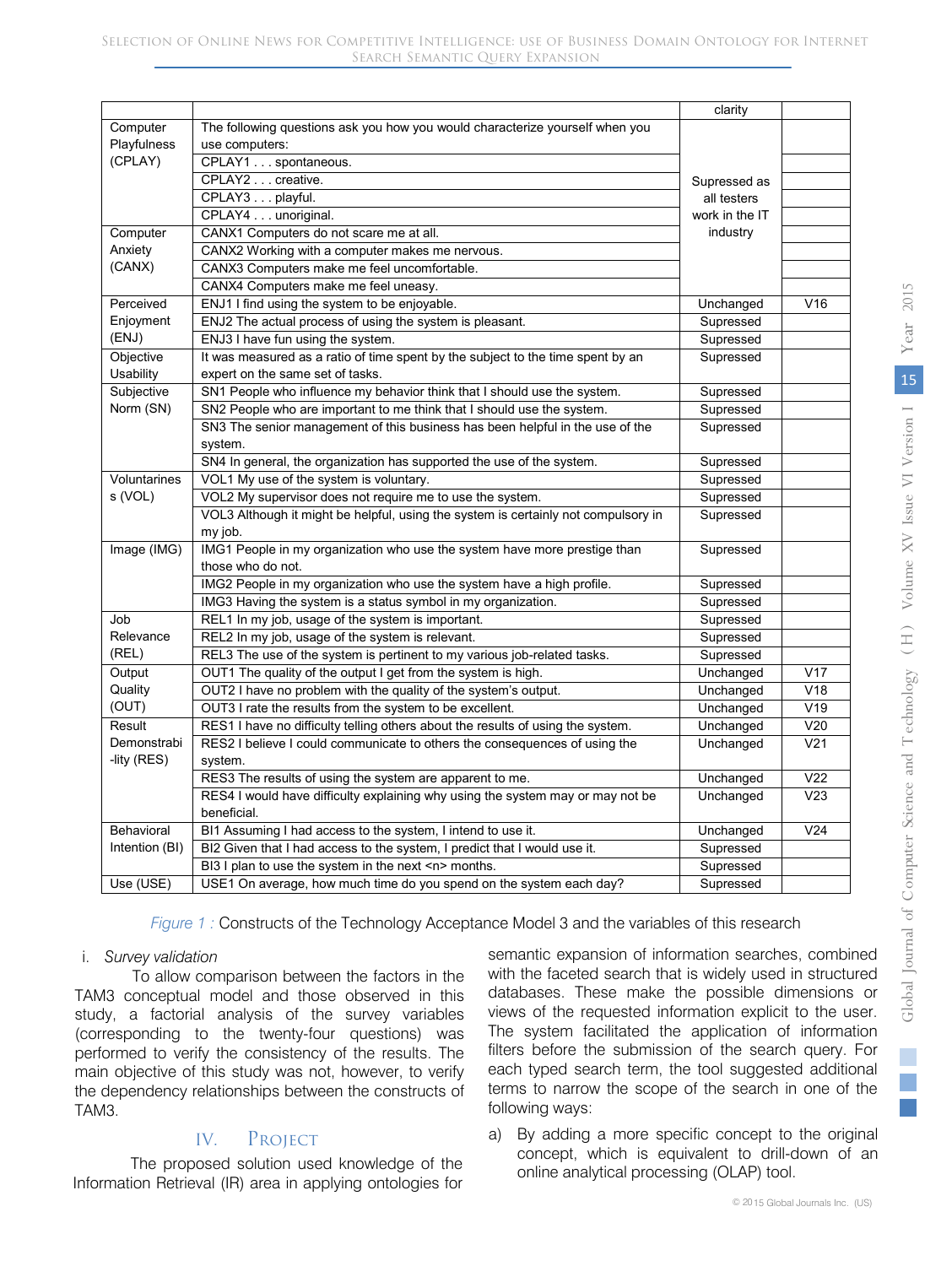- b) By adding a more general concept to the original concept, which is equivalent to drill-up of an OLAP tool.
- c) By adding a concept of the same analysis dimension to which the original concept was related in the ontology, through some non-hierarchical relationship, equivalent to drill-across of a relational online analytical processing (ROLAP) tool.
- By adding a concept from another dimension or facet of the model with which the original concept was related in the ontology, through some nonhierarchical relationship - also a sort of drill-across of a ROLAP tool.

When the specification of a search is not detailed, most browsers work as if performing a union of all the possible interpretations of the search criteria, leading to an overload of results. In the context of information technology, when the user types "Oracle," for example, the intended reference may be to (a) the software provider company or to (b) the database software. The meaning cannot be "disambiguated" without user participation, and thus a standard search engine must consider a union of these possible meanings (a U b). The expansion logic used in this research stresses the significance of the user making the choice, in this example between expanding the search to "Oracle Database" or "Oracle provider".

#### *a) Architecture*

The system comprised the three components described below and illustrated in Figure 2:

- i. An interface window: this was a browser window with a Google page or other regular search engine that executed the following steps in the given sequence:
	- The user typed in the terms of the search;
	- For each term typed, a list of additional words for the expansion of the query was suggested;
	- From the query expansion list, the user chose the terms that better defined the context of the intended search;
	- Manual changes in the search expansion were made automatically;

The user submitted the expanded search terms.

- ii. A mediator component which:
	- Received the words of the user's initial search;
	- Searched for concepts to represent them in the ontology;
	- Expanded the original terms with related concepts from the ontology;
	- Added these to the original terms with the implicit logical operator "AND";
	- Returned the expanded search terms to the interface.

The mediator component was implemented through an adaptation of the free software TypingAid

(www.autohotkey.com), which enables autocomplete in the query typing field, using suggestions taken from a preloaded text file. When presented with a typed word, the software searches for the word inside the text file. In the prototype, the text file was preloaded with search expansion phrases, using the relationships between concepts in the ontology. If the user selected one of the phrases suggested for expansion of the query, the original word was replaced by a group of words containing the original word and the additional ones.

 (<subject> <predicate> <object>) and exported iii. A database with the domain ontology stored as Resource Description Framework (RDF) triples as a text file containing the possible search expansions for each concept of the ontology for integration with the mediator component.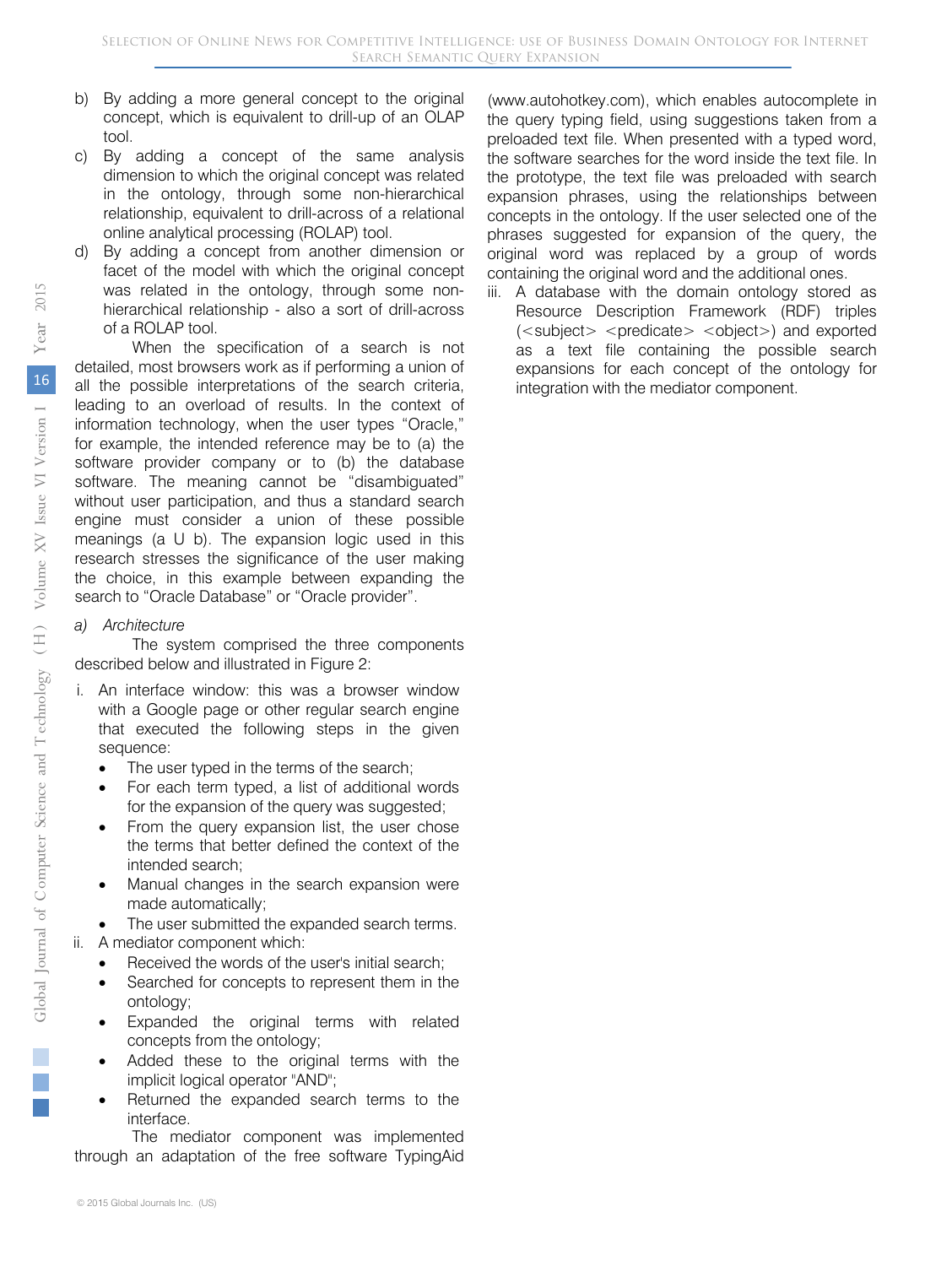

## I - Interface window

*Figure 2 :* Components of the solution

#### *b) Ontology "outsourcing"*

The ontology was designed using the Cmap software, which graphically represents concepts and relationships and exports the model as RDF triples  $(<sub>subject</sub>) <$   $<sub>predict</sub> >$   $<sub>object</sub>)$  to be stored in a</sub></sub> relational database.

The Figure 3 gives examples of the relations of specialization / generalization ("flash" is a subtype or specialization of "storage") and association ("storage" is associated with the concept of "big data").



*Figure 3 :* Fragment of the ontology "outsourcing de TI"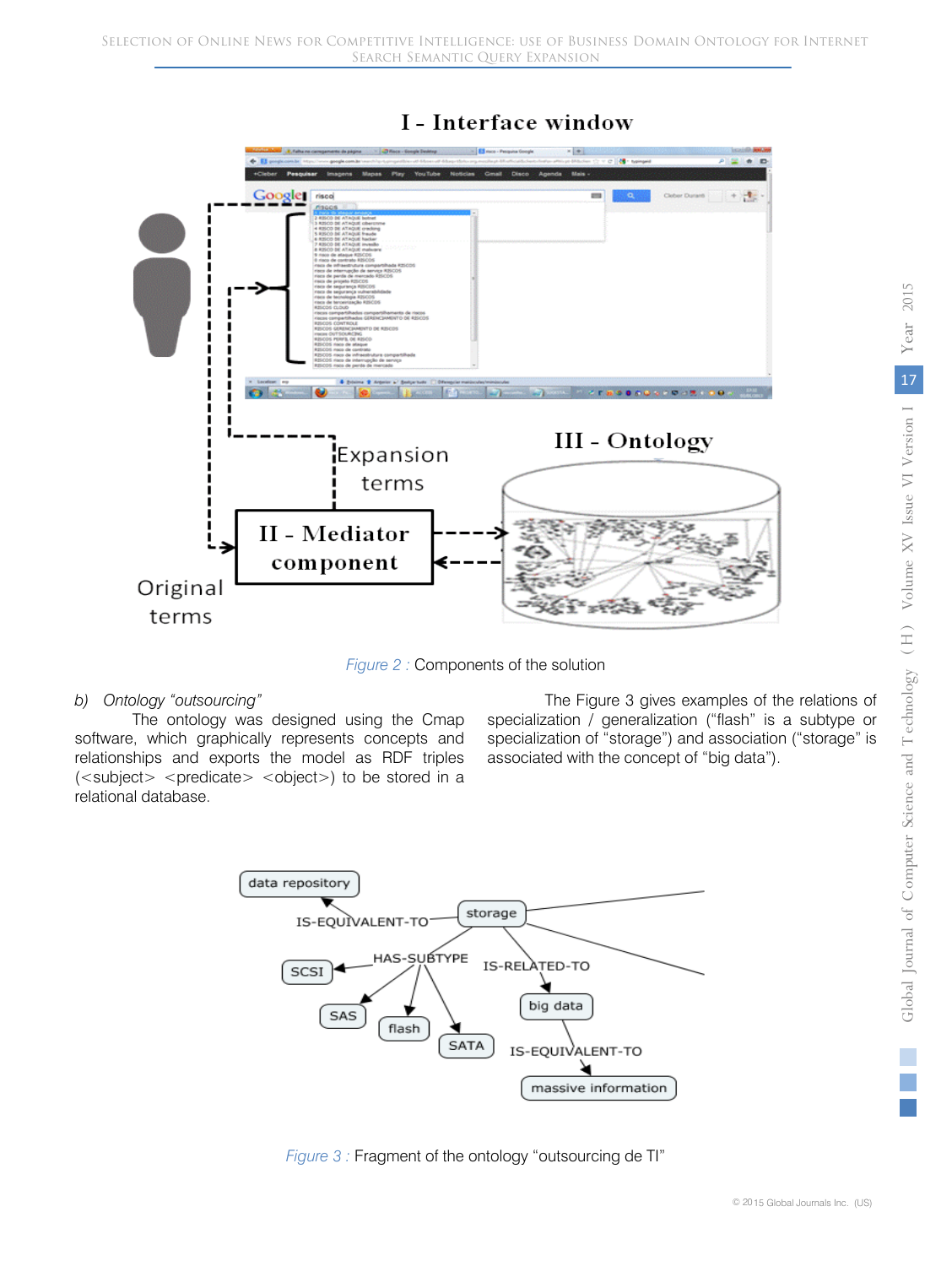As illustrated in Figure 4, the top level of the ontology contained the concept "IT outsourcing" and the second level contained the major concepts (referred to in this study as analysis dimensions).These were Technology, Datacenter, Providers (companies that provide IT outsourcing services to customers), Suppliers (suppliers to IT outsourcing providers), Clients (IT outsourcing customers), Human Resources, Governance, Drivers (which lead the customer to outsource IT), Risks, Services (range of IT outsourcing services), Operation, and Technological Resources (subdivided into software, hardware, and telecommunications).

These analytical dimensions were chosen based on their importance in monitoring the competitive environment, as explained in Section 4.2.1.1.

#### i. *Construction of the ontology*

The ontology was designed by the authors of the study and two other experts in the field, following the tutorial for creating ontologies from Stanford University (Noy & Mcguinness 2001) and using a mixed approach (top-down and bottom-up) for the construction of the class hierarchies (Uschold & Gruninger 1996). The constructed ontology was a light-weight one- an ontology for search engines on the Internet that consists of hierarchies of topics, giving less consideration to the strict definitions of the concepts and their organization (Mizoguchi 2003). This is adequate for applications in search expansion where the side relations (nonhierarchical) between concepts are treated indifferently by the prototype, regardless of the semantics of the relationship. Thus, for example, a relationship such as "affects" had the same effect on the search expansion as a relationship such as "is associated with." No greater rigor was needed in establishing these relations.

The first ramification of the top concept of the ontology was made in a top-down manner by defining the analysis dimensions of the "outsourcing" domain, reflecting concepts from the value chain model (see item 4.2.1.1). In the bottom-up direction, terms were taken from the news, to ensure that there was no mismatch between the vocabulary of the ontology and the standard vocabulary (see paragraph 4.2.1.21). The selected terms (bottom-up) were complemented and grouped within the dimensions of the analysis (topdown), and hierarchies were created with the support of the IT outsourcing literature and the aid of the experts who participated in the construction of the ontology.

#### *a. Top-down construction of ontology*

The concepts of the second level of the ontology (just below the top concept "IT outsourcing"), called "dimensions analysis " here (in bold below), were derived from the Value Chain (Porter 1985), Value System (Porter 2008), and Five Forces Analysis (Porter 1979):

- From the Value Chain model:
- Infrastructure was represented by the Datacenters dimension
- Human Resource Management was represented by the Human Resources dimension
- Technology Development was represented by the Technological Resources dimension
- Operations were represented by the Operation dimension
- Marketing and Sales were represented by Motivators of outsourcing dimension
- Services were represented by the Services dimension. This dimension maps the portfolio of services from outsourcing providers.
- *From the Value System model:* 
	- Suppliers were represented by the size Suppliers dimension in the ontology
	- Manufacturer was represented by the Outsourcing provider dimension in the ontology
	- Retail was represented by the Customers dimension in the ontology - the final link in the chain.
- *From the Five Forces Analysis model:*

The model of the Five Forces added no new dimensions to the ontology but was taken into consideration in the creation of the concepts below the dimensions. The following forces were considered: suppliers, potential entrants, buyers, and substitutes. The top-down construction of the ontology resulted in its first two levels, as illustrated in Figure 4.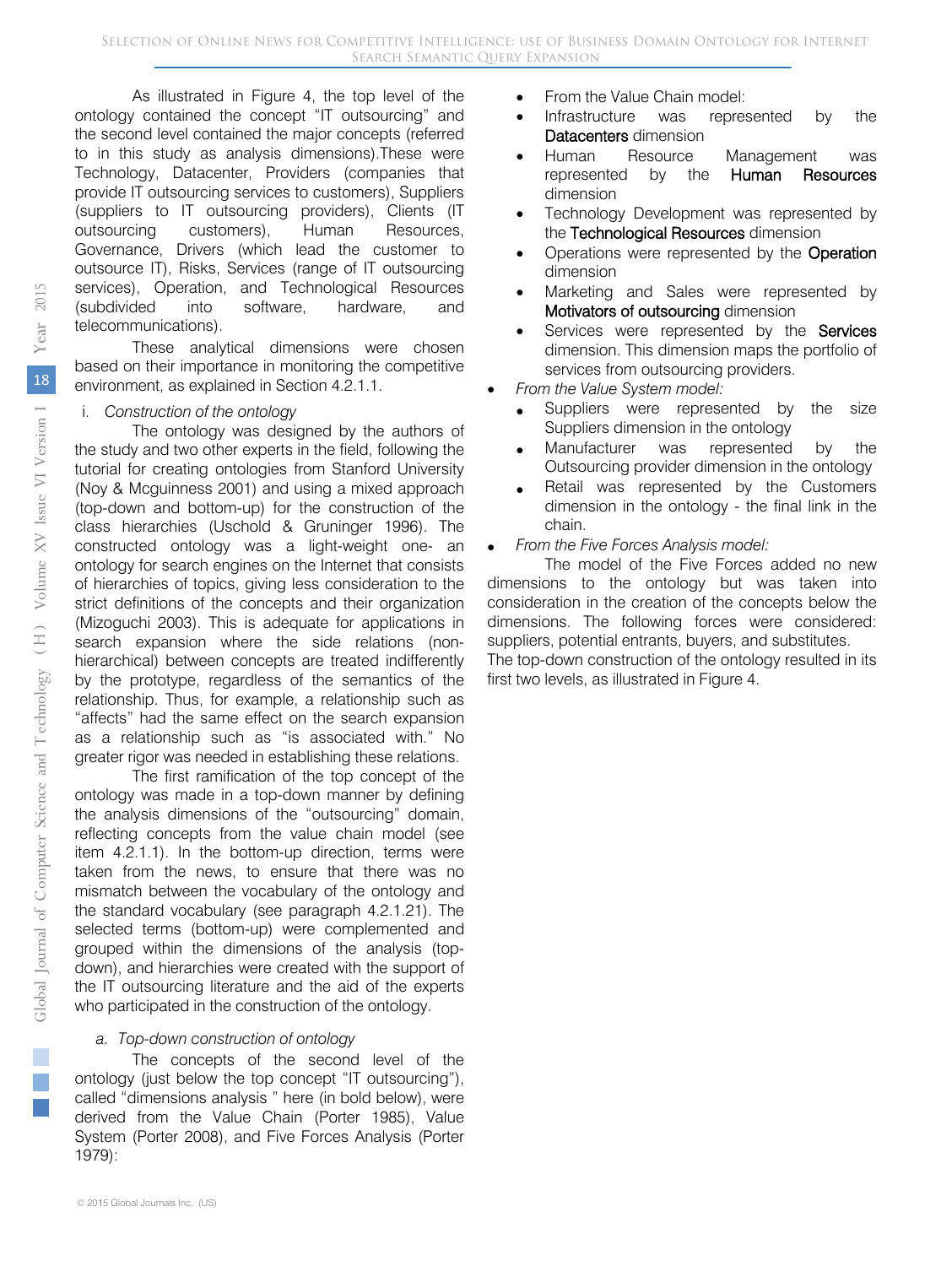

*Figure 4 :* Concepts of the first and second levels of the ontology



*Figure 5 :* Panoramic view of the complete ontology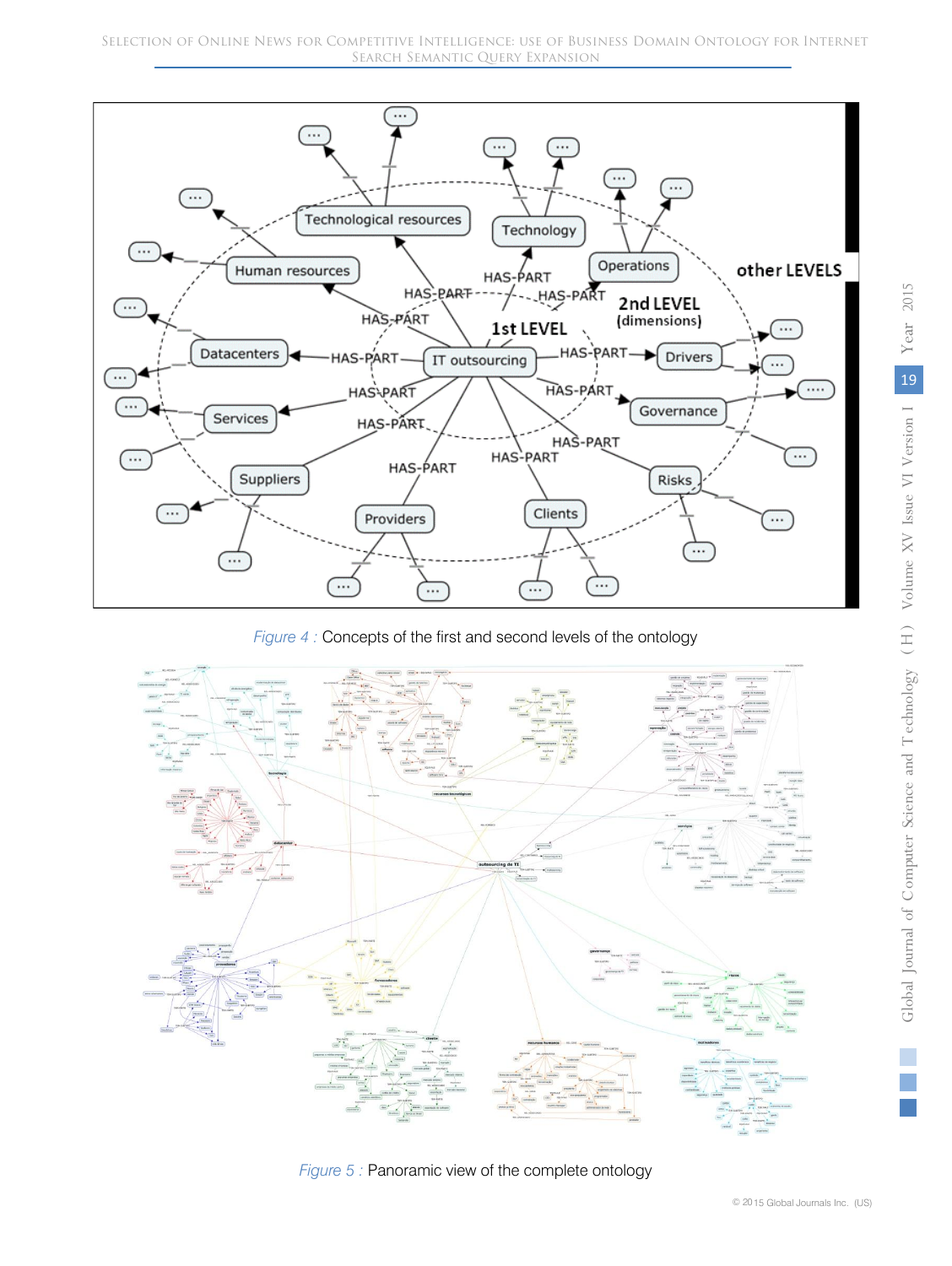#### *b. Bottom-up construction of the ontology*

In the bottom-up approach, terms for the ontology were manually extracted from a sample of 35 articles about IT outsourcing taken from leading national IT news sites in 2013, representing approximately 5% of the total.

#### *c. Consolidation of top-down and bottom-up processes*

Approximately 300 concepts and their hierarchical relationships, defined by the top-down and bottom-up processes, were designed in CMap Tools software. Based on the initial design, potential relationships between concepts from different hierarchies were analyzed for the definition of side (non hierarchical) relations. These relationships (approximately 400) were then added to the drawing.

This initial draft of the ontology was developed by the authors of this research, who are IT outsourcing experts. Two other experts in the field were then included in the process. Experts who currently occupy a range of different positions in the IT industry were selected to incorporate different perspectives.

The request for a design review was sent to the experts by email with an attachment containing the ontology in a PDF file. This was followed up by phone, at which points any questions about the request were discussed. Experts responded with suggestions by email and in telephone conversations, and suggestions were incorporated in the design of the ontology. The pilot ontology represented the consensus among the experts participating in the work. A panoramic view of the ontology is given in Figure 5, to convey an impression of the design layout.

#### *c) System database*

The ontology, graphically representing the concepts and their relationships, was exported to a text

file in the form of RDF triples ([subject] [predicate] [object]), for example: "Oracle HAS-PART Sun" (Sun Microsystems has become an Oracle division after being acquired in 2009).

Below, we give samples of the triples found in this text-file related to the word "Oracle":

*Subject Predicate Object* 

- "database HAS-SUBTYPE Oracle "
- "ERP HAS-SUBTYPE Oracle"
- "suppliers HAS-SUBTYPE Oracle "
- "Oracle REL-PROVIDES database"
- "Oracle REL-PROVIDES ERP "
- "Oracle REL-PROVIDES Open Office"
- "Oracle HAS-PART Sun"

The three-column ONTOLOGY table (SUBJECT, PREDICATE and OBJECT) was loaded with the fields from the exported text file.

The RDF triples of the ontology were then loaded into a single database table containing tree columns (SUBJECT, PREDICATE, and OBJECT), as shown in the ONTOLOGY table representation in Figure 5, following the vertical table model for representation and manipulation of ontologies (Dehainsala et al. 2007).

The other model tables were populated via execution of database scripts using the information in the Ontology table. The table CONCEPT (which contains all the ontological concepts) and the SUPERTYPE, SUBTYPE, ALL, PART, EQUIVALENT, and RELATED contained the related concepts, and the name of each table indicated the type of relationship. The table SUGGESTION, populated from those tables, would contain the expansion string for each concept of the ontology.





*Figure 6 :* System database tables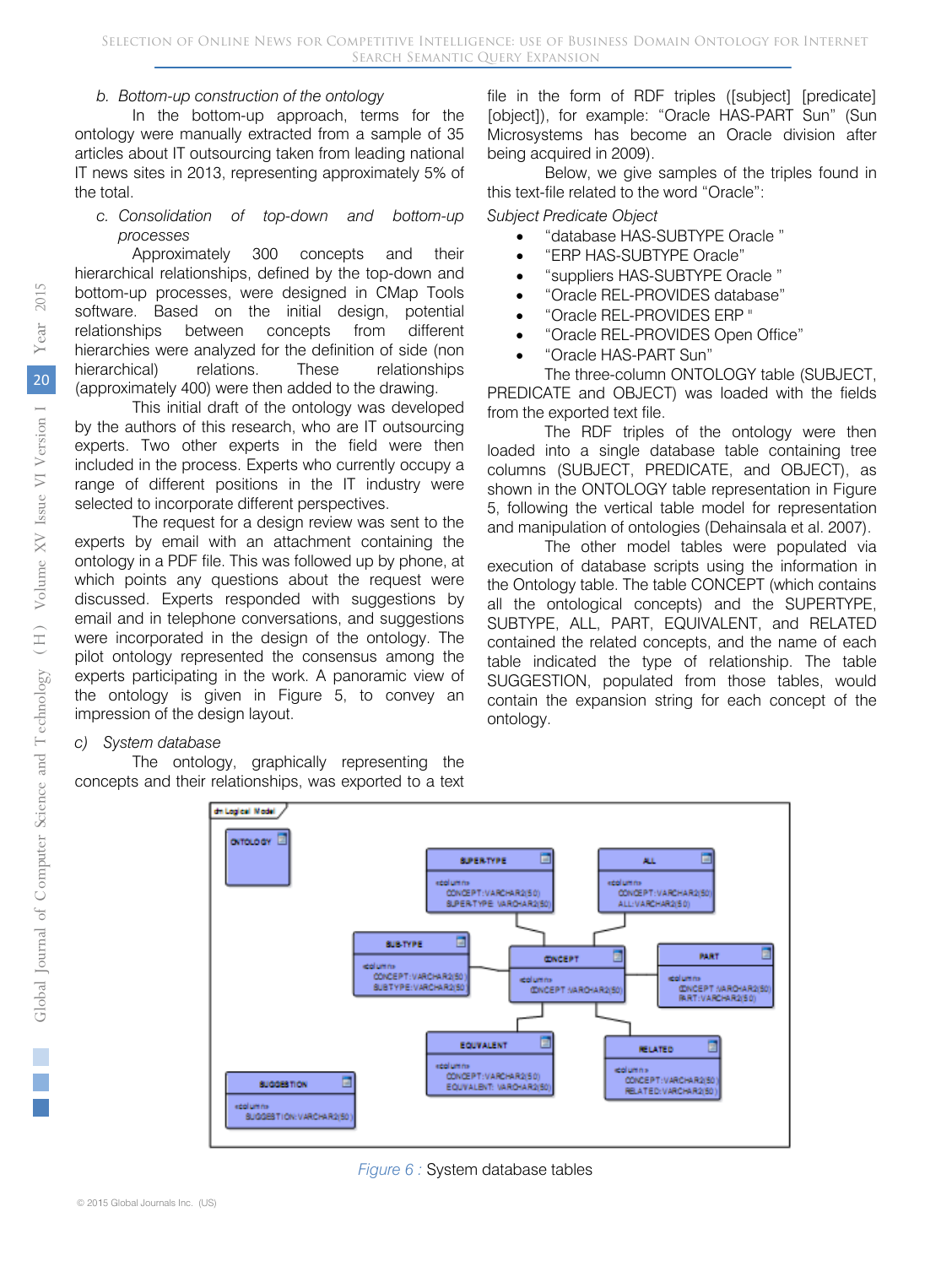The script for the CONCEPTS table loaded concepts from both the SUBJECT and OBJECT column of the ONTOLOGY table, removing duplications.

For each concept stored in the CONCEPT table, the scripts for the peripheral tables SUPERTYPE, SUBTYPE, ALL, PART, EQUIVALENT, and RELATED loaded these tables with the associated concepts. The base concept then resided in the central table, and the concepts related to it in the peripheral tables, whose names indicated the type of relationship.

Finally, the script for the SUGGESTION table, based on the CONCEPT table and the peripheral tables, loaded the SUGGESTION table with groups of words suggested for search expansion.

The SUGGESTION table was then exported to the text file used by the TypingAid software.

Once TypingAid was configured to use the prepared text file, entering, for example, "Oracle" would generate the following strings as suggested replacements for the word "Oracle" (emulating a "selfcomplete"):

- "ORACLE DATABASE"
- "ORACLE FRP"
- "Oracle SUPPLIERS"
- "ORACLE OPEN OFFICE"
- "Sun ORACLE"

#### *d) Construction of the interface*

The interface for the search expansion system was built by integrating the MS Access database, which contained the ontology, with the Typingaid software and its auto-complete features. In this research, Typingaid was adapted to display a list of expressions to replace or complement each word typed into an input field of a standard search engine such as Google. Auto-complete requires the interface to anticipate the words or phrases that the user wants to type. In this study, the prediction was made at the semantic level. The system provided the keyword set that best defined the information needs of the user, based on the relationships between the concepts of the ontology, rather than on the most popular search terms, as in Google Suggest.

For each concept in the ontology, possible expansions were generated by adding concepts related to the original concept. The connection between the terms was done through the implicit logical operator "AND."

The terms suggested for expansion could be in uppercase or lowercase letters, depending on the relationship between the original term typed by the user and the terms suggested for expansion. This was designed to make explicit to the user (in case he is interested) whether the transit was from a more specific to a more general concept (moving up the hierarchy, a sort of drill-up), from a more general to a more specific concept (downward in the hierarchy, a sort of drill down), or to concepts in a nonhierarchical relationship with the original concept (side relationship - a kind of drill-across).

#### *e) System Operation*

The system operated in a manner similar to Google Suggest, which provides suggestions when using the Google search field.

For every term typed by the user, the system looked for concepts directly related to the term in the ontology (distance "1" in the networking concepts representing the ontology). The system then showed the user one or more strings composed by concatenating the original concept with related concepts, separated by "space" (corresponding to an implicit logical operator "AND" in the original configuration of the search engines). This guided the user to better contextualize the search term to obtain a more limited set of answers that were likely to contain the relevant elements. The following example illustrates the operation of the system: wider population. A total of 85 responses were obtained. The table below shows the average ratings for each item, evaluated on a seven-point Likert-type scale. Most evaluation scores were better than 4 ("neutral"), suggesting a good level of acceptance of the system.

*Example:* If the word "Oracle" is typed as the original search term, it will be expanded as indicated in Figure 7, according to the relations extracted from the ontology, leading the user to a disambiguation of terms.

| <b>Original Query</b> | <b>Expanded Query</b>  | <b>Remarks</b>                            |
|-----------------------|------------------------|-------------------------------------------|
| Oracle                | <b>ORACLE DATABASE</b> | Oracle as database software               |
|                       | <b>ORACLE ERP</b>      | Oracle as ERP software                    |
|                       | Oracle SUPPLIERS       | Oracle as supplier                        |
|                       | ORACLE OPEN OFFICE     | Oracle as Open Office software (from Sun) |
|                       | ORACLE Oracle10        | Subtype of Oracle database                |
|                       | <b>ORACLE Oracle9</b>  | Subtype de Oracle database                |
|                       | <b>ORACLE Sun</b>      | Sun as part of the Oracle company         |

*Figure 7 :* Expansions of the concept "Oracle"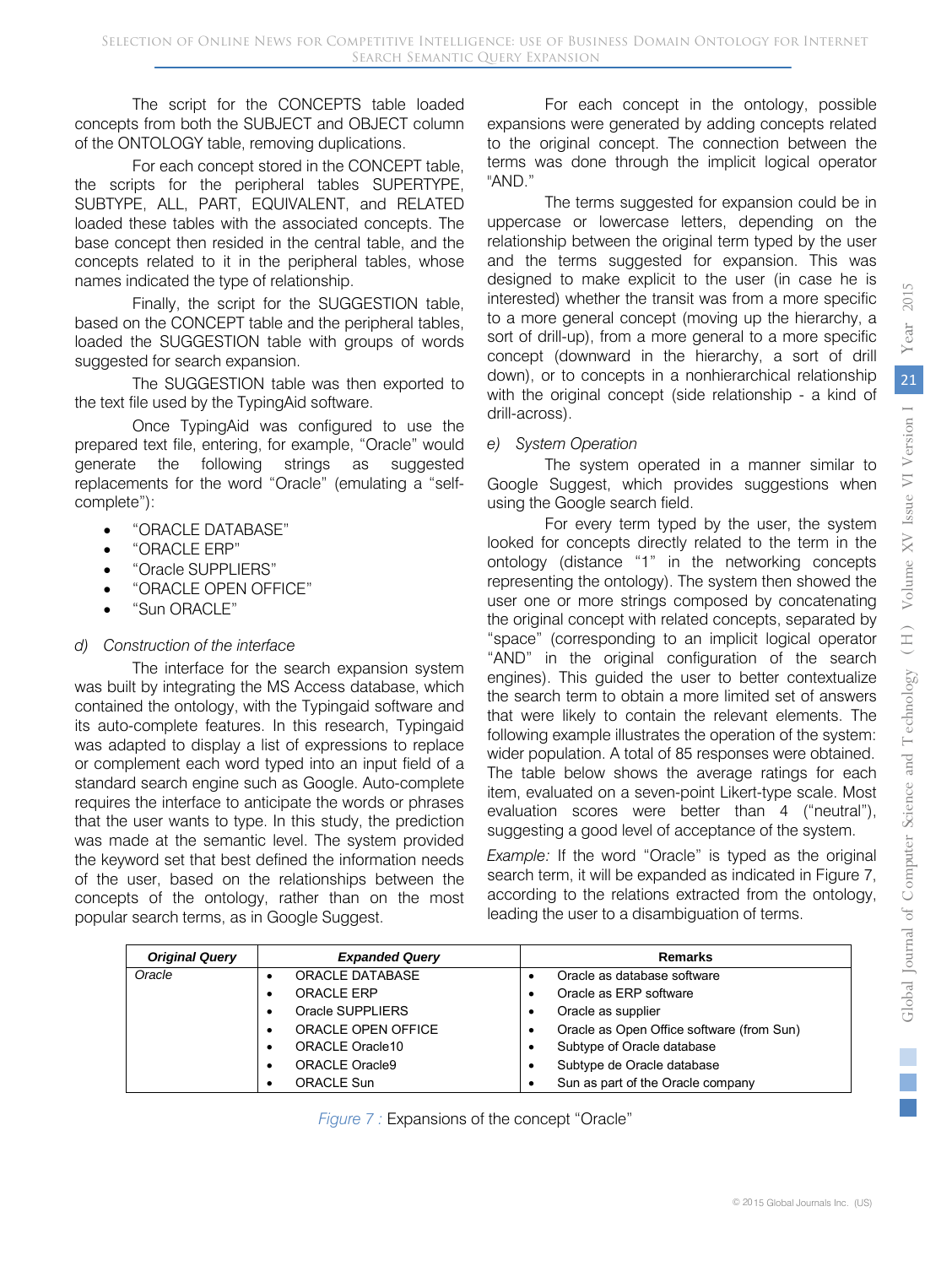#### *f) System Tests*

#### i. *Survey*

The system was trialed by a group of users who were asked to use the tool and complete the evaluation questionnaire. In the test, the users installed the TypingAid software with a sentences file preloaded with the terms of the ontology. They then performed searches related to "IT outsource" using the Google search tool but taking the suggested terms from the ontology (through TypingAid) instead of the suggestions made by Google itself. The users then completed the adapted TAM3 questionnaire, to measure their acceptance level.

The following topics were suggested: outsourcing risks, the Oracle outsourcing market, cloud projects, professional experts in outsourcing, available services for outsourcing, outsourcing providers, and technologies used in outsourcing.

The sample of 297 participants was recruited by email by using convenience sampling. The population comprised professionals and researchers in the IT field who were either members of an Information Systems study group at the university or professional contacts of the research team working in IT areas of business (for example outsourcing, project management, software development, or banking IT departments). The results obtained therefore cannot be generalized to the 14 wider population. A total of 85 responses were obtained.

The table below shows the average ratings for each item, evaluated on a seven-point Likert-type scale. Most evaluation scores were better than 4 ("neutral"), suggesting a good level of acceptance of the system.

|                       |                                                                        | Average |
|-----------------------|------------------------------------------------------------------------|---------|
| Group                 |                                                                        |         |
|                       | Statement                                                              | answers |
|                       | 1. Using the system improves my performance in my job.                 | 5,69    |
| Perceived             | 2. Using the system in my job increases my productivity.               | 5,72    |
| <b>Usefulness</b>     | 3. Using the system enhances my effectiveness in my job.               | 5,54    |
|                       | 4. I find the system to be useful in my job.                           | 5,69    |
|                       | 5. My interaction with the system is clear and understandable.         |         |
| <b>Perceived Ease</b> | 6. Interacting with the system does not require a lot of my mental     | 5,82    |
| of Use                | effort.                                                                |         |
|                       | 7. I find the system to be easy to use.                                | 5,82    |
|                       | 8. I find it easy to get the system to do what I want it to do.        | 5,48    |
|                       | 9. I could complete the job using a software package if there was no   |         |
|                       | one around to tell me what to do as I go.                              | 4,88    |
| Computer Self-        | 10. I could complete the job using a software package if someone       |         |
| Efficacy              | showed me how to do it first.                                          | 5,08    |
|                       | 11. I could complete the job using a software package if I had used    |         |
|                       | similar packages before this one to do the same job.                   | 4,88    |
|                       | 12. I have control over using the system.                              | 5,24    |
| Perceptions of        | 13. I have the resources necessary to use the system.                  | 6,33    |
| External              | 14. Given the resources, opportunities and knowledge it takes to use   |         |
| Control               | the system, it would be easy for me to use the system.                 | 6,24    |
|                       | 15. The system is compatible with other systems I use.                 | 5,66    |
| Perceived             |                                                                        |         |
| Enjoyment             | 16. I find using the system to be enjoyable.                           | 5,34    |
|                       | 17. The quality of the output I get from the system is high.           | 5,33    |
| <b>Output Quality</b> | 18. I have no problem with the quality of the system's output.         | 5,42    |
|                       | 19. I rate the results from the system to be excellent.                | 5,2     |
|                       | 20. I have no difficulty telling others about the results of using the |         |
|                       | system.                                                                | 5,91    |
|                       | 21. I believe I could communicate to others the consequences of        |         |
|                       |                                                                        |         |

*Table 1:* Average scores from the survey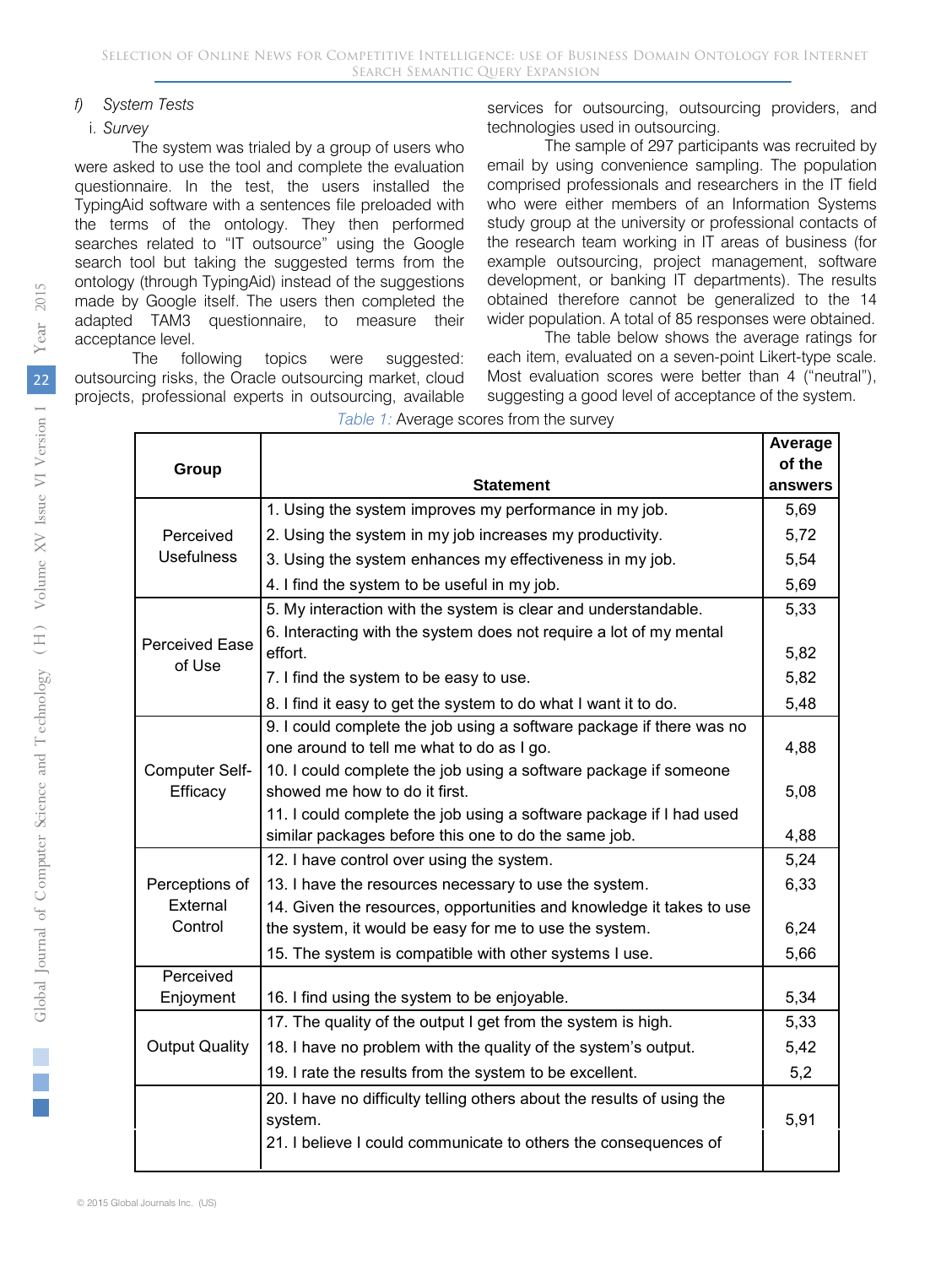| Result<br>Demonstrability | using the system.                                                  | 5,84 |
|---------------------------|--------------------------------------------------------------------|------|
|                           | 22. The results of using the system are apparent to me.            | 5,8  |
|                           | 23. I would have difficulty explaining why using the system may or |      |
|                           | may not be beneficial.                                             | 5,86 |
| <b>Behavioral</b>         |                                                                    |      |
| Intention                 | 24. Assuming I had access to the system, I intend to use it.       | 5,78 |
|                           | <b>General Average</b>                                             | 5,58 |

#### ii. *Factor analysis*

Factor Analysis generated six key factors (F1– F6), representing 24 variables (V1–V24) corresponding to the items in the questionnaire. The original TAM3 model had eight factors, whereas the adapted version in this research found only six factors. This was possibly because of the smaller number of items in the adapted questionnaire. The reduced number of variables also reduced two of the original TAM3 factors to a single variable each (factors: "nice use Perception" and

"behavioral Intent"). These variables would be isolated in the original factors and were then associated with other factors in the factor analysis. Aside from this simplification, the factors coincide with the conceptual model of TAM3, making it consistent with our survey.

The marks in the table below indicate the factors (columns 1–6) to which the variables (V1–V24 lines) are most strongly associated with, as they show the biggest factor loads:

|                 |      |         | <b>Component</b> |      |          |         |
|-----------------|------|---------|------------------|------|----------|---------|
|                 |      | 2       | 3                |      | 5        | 6       |
| V١              | ,098 | ,162    | ,390             | 704  | ,125     | ,171    |
| V2              | ,121 | ,106    | ,273             | ,798 | ,124     | ,001    |
| V3              | ,287 | ,177    | ,029             | ,731 | ,209     | ,127    |
| ٧4              | .064 | ,282    | ,231             | 764, | ,066     | ,055    |
| ٧5              | 823  | ,244    | ,173             | ،ππ  | ,088     | ,016    |
| V6              | ,853 | ,196    | ,214             | ,085 | ,046     | $-0.17$ |
| VZ              | ,805 | ,321    | ,013             | ,215 | ,024     | ,161    |
| V8              | 779, | ,323    | ,192             | ,148 | ,026     | ,065    |
| W               | ,075 | $-0.04$ | ,030             | ,081 | 925      | -,090   |
| V١O             | ,072 | ,039    | ,016             | ,152 | ,950     | ,043    |
| VI 1            | ,147 | .119    | ,153             | ,141 | ,870     | ,102    |
| VI <sub>2</sub> | ,439 | 544     | ,140             | ,150 | ,πउ      | ,060    |
| V13             | ,027 | - एक    | ,105             | ,131 | $-0.020$ | 383     |
| $\sqrt{14}$     | .544 | ,078    | ,438             | ,059 | ,306     | ,251    |
| V15             | ,203 | ,361    | ,178             | ,082 | ,075     | ,673    |
| V16             | ,453 | 638     | ,237             | ,196 | .041     | , ডিউ   |
| VI7             | ,283 | ,755    | ,229             | ,330 | ,067     | ,060    |
| V18             | ,354 | ,797    | ,270             | ,023 | ,050     | ,054    |
| V19             | ,260 | 272     | 12.6             | ,373 | ,008     | ,097    |
| $\vee$ 20       | ,322 | ,095    | 737              | ,159 | ,023     | ,080    |
| $\sqrt{2}1$     | .081 | ,165    | ,845             | ,194 | ,163     | ,014    |
| $\sqrt{22}$     | ,065 | ,408    | ,682             | ,195 | ,045     | ,191    |
| V23             | ,338 | ,194    | ,677             | ,309 | $-0.055$ | ,106    |
| $\sqrt{24}$     | ,120 | ,421    | 585,             | ,362 | ,065     | ,119    |

*Table 2 :* Factor loads matrix

## V. Discussion

The user evaluation of the prototype suggests that an interactive expansion tool for internet searches based on an ontology of the target business domain helps users refine their searches.

The business domain ontology was built manually from business knowledge, with a vocabulary alignment based on a sample of news, and incorporating competitive models. This has shown promise as a tool for the selection of news, regardless of the fact that news items are dynamically changing, which presents an extra challenge for the alignment of ontology terms and news terms.

Although the results should not be generalized for the population represented in the survey, the proposed system proved a useful tool for mitigating information overload in internet searches. Adding structure to unstructured information gave users greater control over the information retrieved from online news databases and helped them to narrow down their searches.

Finally, we revisit below the research questions and objectives of the study, to judge the contribution of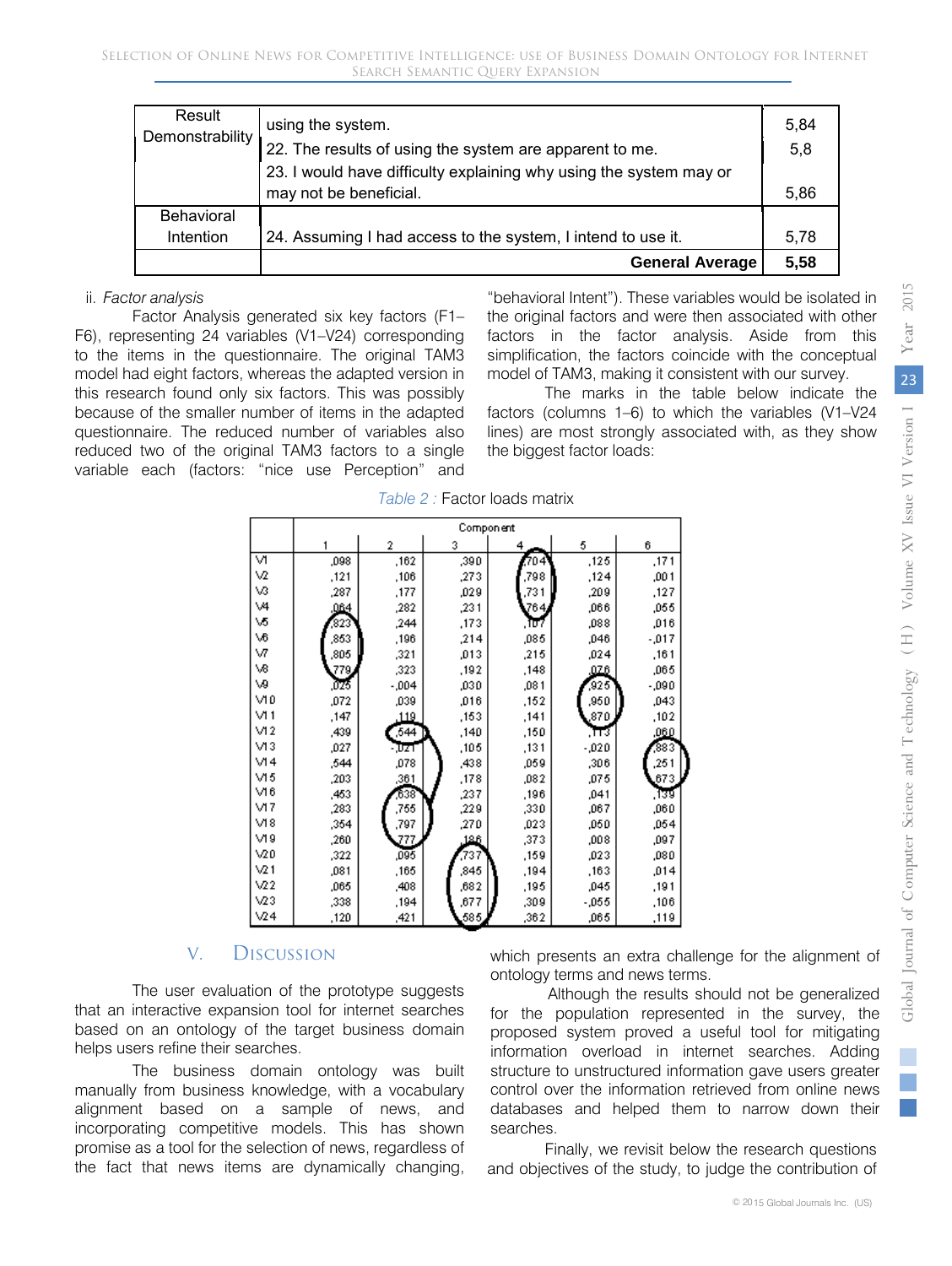the research. As this was an exploratory study, the findings were not tested statistically. However, they provide material for future research.

• Q1–Is a manually constructed business domain ontology incorporating competitive models useful as a resource for news selection (dynamic database)?

This question was addressed by the specific objectives O1 and O3.

*Contributions of the research:* 

- We applied information retrieval based on ontological concepts with a volatile textual basis, whereas previous works have generally dealt with static or quasi-static textual bases.
- We applied information retrieval using ontology as an information gathering tool for business domain competitive intelligence, whereas previous works have mostly targeted textual databases (for example, collections of libraries) which are unrepresentative of the market news used by businesses.
- Ontology development was based on specific business knowledge, whereas previous works have used ready-made ontologies, or used allegorical ontology unrepresentative of the real situation of business domains.
- Q2–Does the use of ontological relationships to expand the search terms increase the selectivity of the information retrieved?

This question was addressed by all three specific objectives O1 to O3.

*Contributions of the research:* 

- We applied the concept of facets, widely used in structured databases, to the retrieval of textual information through the expansion of search terms by ontological side relations.
- Q3 How can the business domain ontology be used to reduce information overload?

This question was addressed the the specific objectives O2 and O3.

## *Contributions of the research:*

- We proposed a solution software architecture, based on established models, taking widely used search tools and adding features that tackle the problem of information overload.
- We created a functional prototype representing a class of solutions to a class of problems, based on Design Research methodology. The proposed architecture can be applied to equivalent problems in other areas of business, as well the "IT outsourcing" example used in this research.

## References References Referencias

- 1. Bower, G.H. & Hilgard, E.R., 1981. *Theories of Learning*, Prentice-Hall. Available at: http://www. brookes.ac.uk/services/ocsd/2\_learntch/theories.ht ml#sensory.
- 2. Brennan, L.L., 2006. The Scientific Management of Information Overload. *Journal of Business and Management*, (1997), pp.121–135.
- 3. Cao, T.D., 2006. *Exploitation du web sémantique pour la veille technologique*. UNIVERSITE de Nice-Sophia Antipolis.
- 4. Chung, W., Chen, H. & Jr, J.A.Y.F.N., 2005. A Visual Framework for Knowledge Discovery on the Web : An Empirical Study of Business Intelligence Exploration. *Journal of Management Information Systems*, 21(4), pp.57–84.
- 5. Cohen, W.M. & Levinthal, D.A., 1990. Absorptive Capacity : A New Perspective on Learning and Innovation. *Administrative Science Quarterly*, 35(1), pp.128–152.
- 6. Crossan, M.M. et al., 1999. An Organizational Learning Framework: From Intuition to Institution. *The Academy of Management Review*, 24(3), pp.522–537.
- 7. Davis, F.D., 1989. Perceived Usefulness, Perceived Ease of Use, and User Acceptance of Information Technology T. Ball & R. B. Jones, eds. *MIS Quarterly*, 13(3), pp.319–340. Available at: http://www.jstor.org/stable/249008?origin=crossref.
- 8. Davis, N., 2011. Information Overload , Reloaded CONTEMPORARY INFORMATION ARCHITECTURE CAN HELP REFRAME HOW WE APPROACH THIS THING CALLED INFORMATION OVERLOAD . *Bulletin of the American Society for Information Science and Technology*, pp.45–50.
- 9. Dehainsala, H., Pierra, G. & Bellatreche, L., 2007. OntoDB : An Ontology-Based Database for Data Intensive Applications. In *Proc . of Database Systems for Advanced Applications ( DASFAA ' 2007)*.
- 10. Denton, D.K. & Richardson, P., 2012. Using Intranets to Reduce Information Overload. *Journal of Strategic Innovation and Sustainability*, 7(3), pp.84– 95.
- 11. Eppler, M.J. & Mengis, J., 2004. The Concept of Information Overload: A Review of Literature from Organization Science, Accounting, Marketing, MIS, and Related Disciplines. *The Information Society*, 20(5), pp.325–344. Available at: http://www.tand fonline.com/doi/abs/10.1080/01972240490507974 [Accessed October 28, 2012].
- 12. Gruber, T.R., 1995. Toward principles for the design of ontologies used for knowledge sharing N. Guarino & R. Poli, eds. *International Journal of*

i.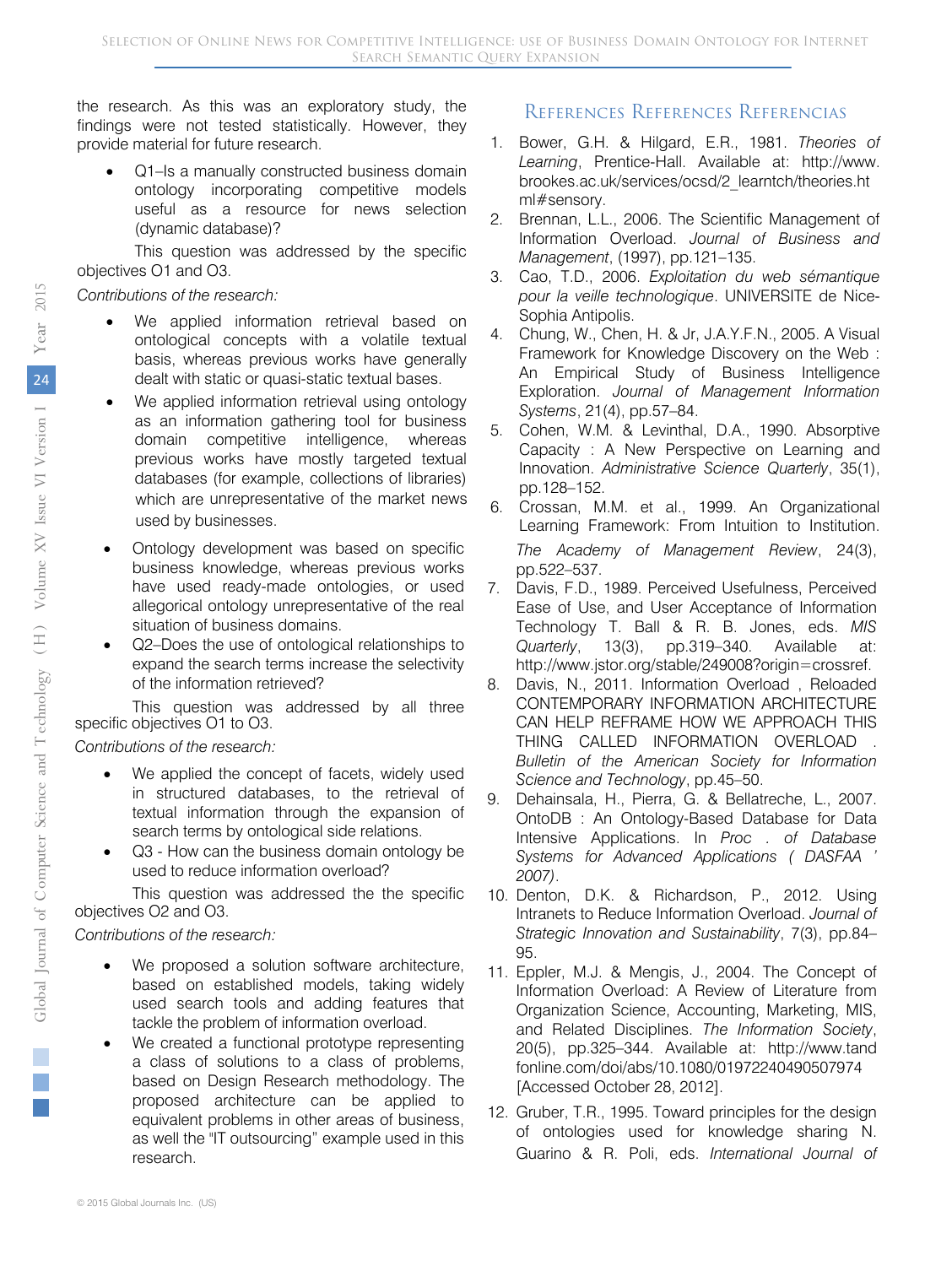*Human-Computer Studies*, 43(5-6), pp.907–928. Available at: http://linkinghub. elsevier.com/retrieve /doi/10.1006/ijhc.1995.1081.

- 13. Gulla, J.A., Borch, H.O. & Ingvaldsen, J.E., 2007. Ontology Learning for Search Applications. In *OTM'07 Proceedings of the 2007 OTM Confederated international conference on On the move to meaningful internet systems: CoopIS, DOA, ODBASE, GADA, and I*. pp. 1050–1062.
- 14. Hwang, W. & Salvendy, G., 2005. Effects of an ontology display with history representation on organizational memory information systems. *Ergonomics*, 48(7), pp.838–58. Available at: http://www.ncbi.nlm.nih.gov/pubmed/16076741[Ac cessed November 10, 2012].
- 15. Jenkin, T.A., 2008. *USING INFORMATION TECHNOLOGY TO SUPPORT THE DISCOVERY OF NOVEL KNOWLEDGE IN ORGANIZATIONS*. Queen's University.
- 16. Jonker, C.M., Riemsdijk, M.B. van & Vermeulen, B., 2010. Shared Mental Models - A Conceptual Analysis. In *Proceedings of the 9th International Workshop on Coordination, Organization, Institutions and Norms in Multi-Agent Systems*.
- 17. Kudryavtsev, D., 2006. Mapping ontologies and contexts : from theory to a case study . In *C&O-2006*. Riva del Garda, Italy, pp. 9–11.
- 18. Kuhlthau, C.C., 1991. Inside the search process: Information seeking from the user's perspective. *Journal of the American Society for Information Science*, 42(5), pp.361–371. Available at: http://doi.wiley.com/10.1002/(SICI) 1097-4571(199 106)42:5<361::AID-ASI6>3.0.CO;2-#.
- 19. Lankton, N.K., Speier, C. & Wilson, E.V., 2012. Internet-based knowledge acquisition: Task complexity and performance. *Decision Support Systems*, 53(1), pp.55–65. Available at: http:// linkinghub.elsevier.com/retrieve/pii/S016792361100 2417 [Accessed November 10, 2012].
- 20. Li, T., 2011. An Investigation and Analysis of Information Overload in Manager's Work. *iBusiness*, 03(01), pp.49–52. Available at: http://www.scirp. org/journal/PaperDownload.aspx?DOI=10.4236/ib.2 011.31008 [Accessed November 10, 2012].
- 21. Li, Y. et al., 2012. A two-stage decision model for information filtering. *Decision Support Systems*, 52(3), pp.706–716. Available at: http://linkinghub. elsevier.com/retrieve/pii/S0167923611002090 [Accessed November 10, 2012].
- 22. Maes, P., 1994. Agents that reduce work and information overload. *Communications of the ACM*, 37(7), pp.30–40. Available at: http://portal.acm. org/citation.cfm?doid=176789.176792.
- 23. Marshall, B. et al., 2004. EBizPort: Collecting and analyzing business intelligence information. *Journal of the American Society for Information Science and*

*Technology*, 55(10), pp.873–891. Available at: http://doi.wiley.com/10.1002/asi.20037 [Accessed November 10, 2012].

- 24. Mizoguchi, R., 2003. Tutorial on ontological engineering. *New Generation Computing*, 21(4), pp.363–364. Available at: http://www.springerlink. com/index/10.1007/BF03037310.
- 25. Noy, N.F. & Mcguinness, D.L., 2001. *Ontology Development 101 : A Guide to Creating Your First Ontology* S. A. McIlraith, D. Plexousakis, & F. Harmelen, eds., Citeseer. Available at: http://bmir.stanford. edu/file\_asset/index.php/108/B MIR-2001-0880.pdf.
- 26. Ong, T.-H. et al., 2005. Newsmap: a knowledge map for online news. *Decision Support Systems*, 39(4), pp.583–597. Available at: http://linkinghub. elsevier.com/retrieve/pii/S0167923604000545 [Acce ssed November 10, 2012].
- 27. Porter, M.E., 1985. *Competitive Advantage: Creating and Sustaining Superior Performance* Anonymous, ed., Free Press. Available at: http://books. google.com/books?id=\_Fu1AAAAIAAJ&pgis=1.
- 28. Porter, M.E., 1979. How competitive forces shape strategy. *Harvard Business Review*, 57(2), pp.137– 146. Available at: http://www.ncbi.nlm. nih.gov /pubmed/18271320.
- 29. Porter, M.E., 2008. *On Competition, Updated and Expanded Edition*, Harvard Business School Press. Available at: http://harvardbusinessonline. hbsp. harvard.edu/relay.jhtml?name=itemdetail&id=2696.
- 30. Silver, M.S., 1991. Decisional Guidance for Computer-Based Decision Support. *MIS Quarterly*, 15(1), pp.105–122. Available at: http://www.jstor. org/stable/249441?origin=crossref.
- 31. Tate, C.C., 2008. *Using Visualization Tools to Mitigate Information Overload on the Internet*. Georgetown University.
- 32. Uschold, M. & Gruninger, M., 1996. Ontologies: Principles, methods and applications. *Knowledge Engineering Review*, 11(2), pp.93–136. Available at: http://journals.cambridge.org/abstract\_S026988890 0007797.
- 33. Vaishnavi, V. & Kuechler, B., 2004. Design Science Research in Information Systems Overview of Design Science Research. *Association for Inormation Systems*, (1978), pp.1–16. Available at: http://desrist.org/desrist.
- 34. Venkatesh, V. & Bala, H., 2008. Technology Acceptance Model 3 and a Research Agenda on Interventions. *Decision Sciences*, 39(2), pp.273– 315. Available at: http://doi.wiley. com/10.1111/ j.1540-5915.2008. 00192.x.
- 35. Village, D., 2000. Cyberspace 2000 : Dealing with Information Overload. *COMMUNICATIONS OF THE ACM*, 40(2), pp.19–24.